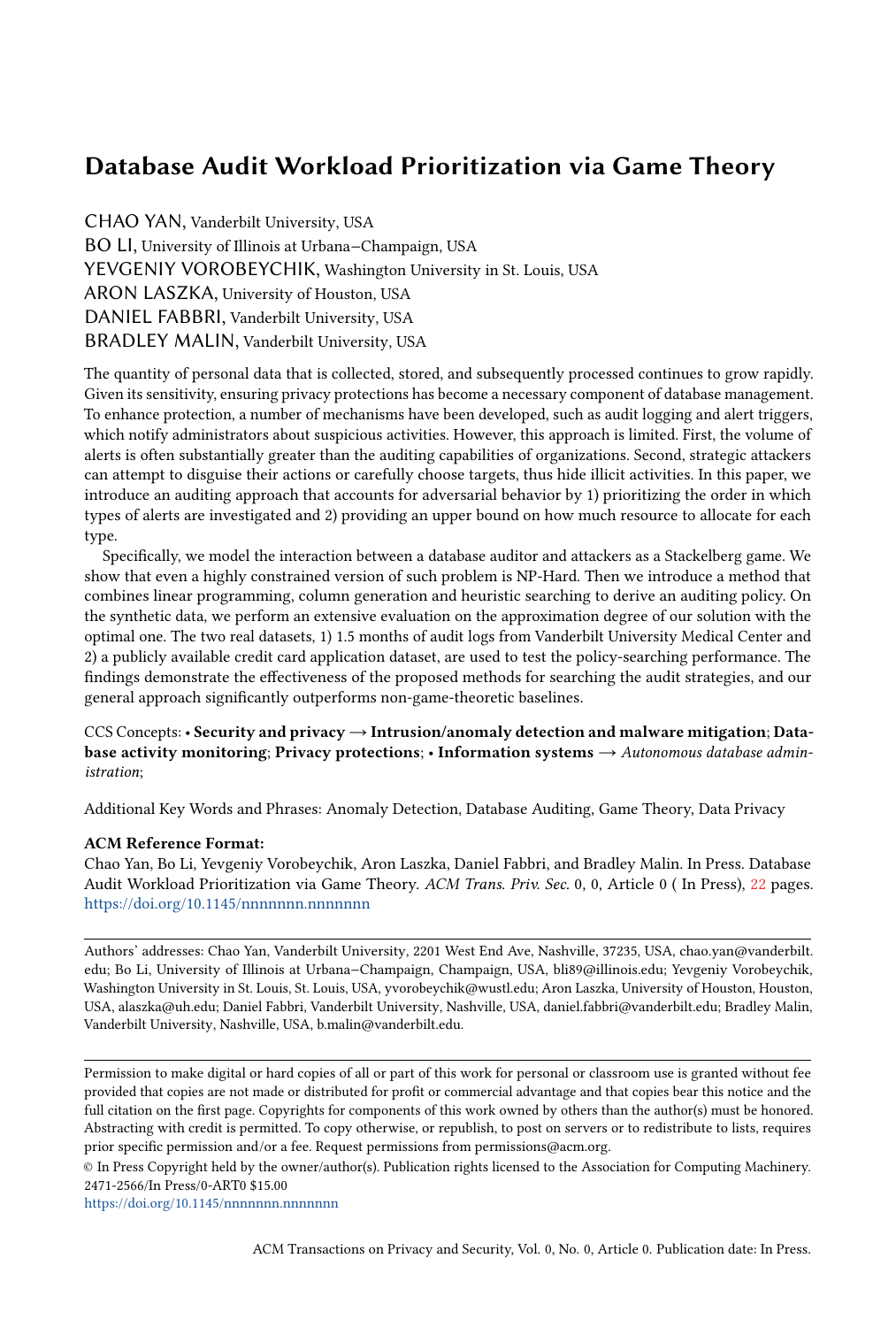# 1 INTRODUCTION

Modern computing and storage technology has made it possible to create *ad hoc* database systems with the ability to collect, store, and process extremely detailed information about the daily activities of individuals [\[34\]](#page-20-0). These database systems hold great value for society, but accordingly face challenges to security and, ultimately, personal privacy. The sensitive nature of the data stored in such systems attracts malicious attackers who can gain value by disrupting them in various ways (e.g., stealing sensitive information, commandeering computational resources, committing financial fraud, and simply shutting the system down) [\[1\]](#page-19-0). It is evident that the severity and frequency of attack events continue to grow. Notably, the most recent breach at Equifax led to the exposure of data on 143 million Americans, including credit card numbers, Social Security numbers, and other information that could be used for identity theft or other illicit purposes [\[37\]](#page-20-1). Even more of a concern is that the exploit of the system continued for at least two months before it was discovered.

While complex access control systems have been developed for database management, it has been recognized that in practice no database systems will be impervious to attack [\[44\]](#page-20-2). As such, prospective technical protections need to be complemented by retrospective auditing mechanisms, a notion that has been well recognized by the database community [\[30\]](#page-20-3). Though audits do not directly prevent attacks in their own right, they may allow for the discovery of breaches that can be followed up on before they escalate to full blown exploits by adversaries originating from beyond, as well as within, an organization.

In the general situation of database management, auditing relies heavily on the performance of a threat detection and misuse tracking (TDMT) module, which raises real-time alerts based on the actions committed to a system for further investigation by experts. In general, the alert types are specifically predefined by the administrator officials in *ad hoc* applications. For instance, in the healthcare domain, organizations are increasingly reliant on electronic medical record (EMR) systems for anytime, anywhere access to a patient's health status. Given the complex and dynamic nature of healthcare, these organizations often grant employees broad access privileges, which increases the potential risk that inside employees illegally exploit the EMR of patients [\[25\]](#page-20-4). To detect when a specific access to a patient's medical record is a potential policy violation, healthcare organizations use various triggers to generate alerts, which can be based on predefined rules (e.g., when an access is made to a designated very important person). As a consequence, the detected anomalies, which indicate deviations from routine behavior (e.g., when a pediatrician accesses the records of elderly individuals), can be checked by privacy officials [\[2\]](#page-19-1). As another example, consider the credit card provisioning domain. In this setting, individuals are interested in applying for credit cards, which might be used in a fraudulent manner. There may be many reasons why an application would trigger an alert for a credit risk analyst, who, in turn, would need to determine if the applicant is worth investigating.

Although TDMTs are widely deployed in database systems as both detection and deterrence tools, security and privacy have not been sufficiently guaranteed. The utility of TDMT in practice is currently limited by the fact that they often lead to a very large number of alerts, whereas the number of actual violations tends to be quite small. This is particularly problematic because the large quantities of false alarms can easily overwhelm the capacity of the administrative officials who are expected to follow-up on these, but have limited resources at their disposal [\[38\]](#page-20-5). One typical example is the observation from our evaluation dataset: at Vanderbilt University Medical Center, on any single workday, the volume of accesses to the EMR system is around 1.8 million, of which more than 30,000 alerts of varying predefined types are generated, which far beyond the capacity of privacy officials. Therefore, in lieu of an efficient audit functionality in the database systems, TDMTs are not optimized for detecting suspicious behavior.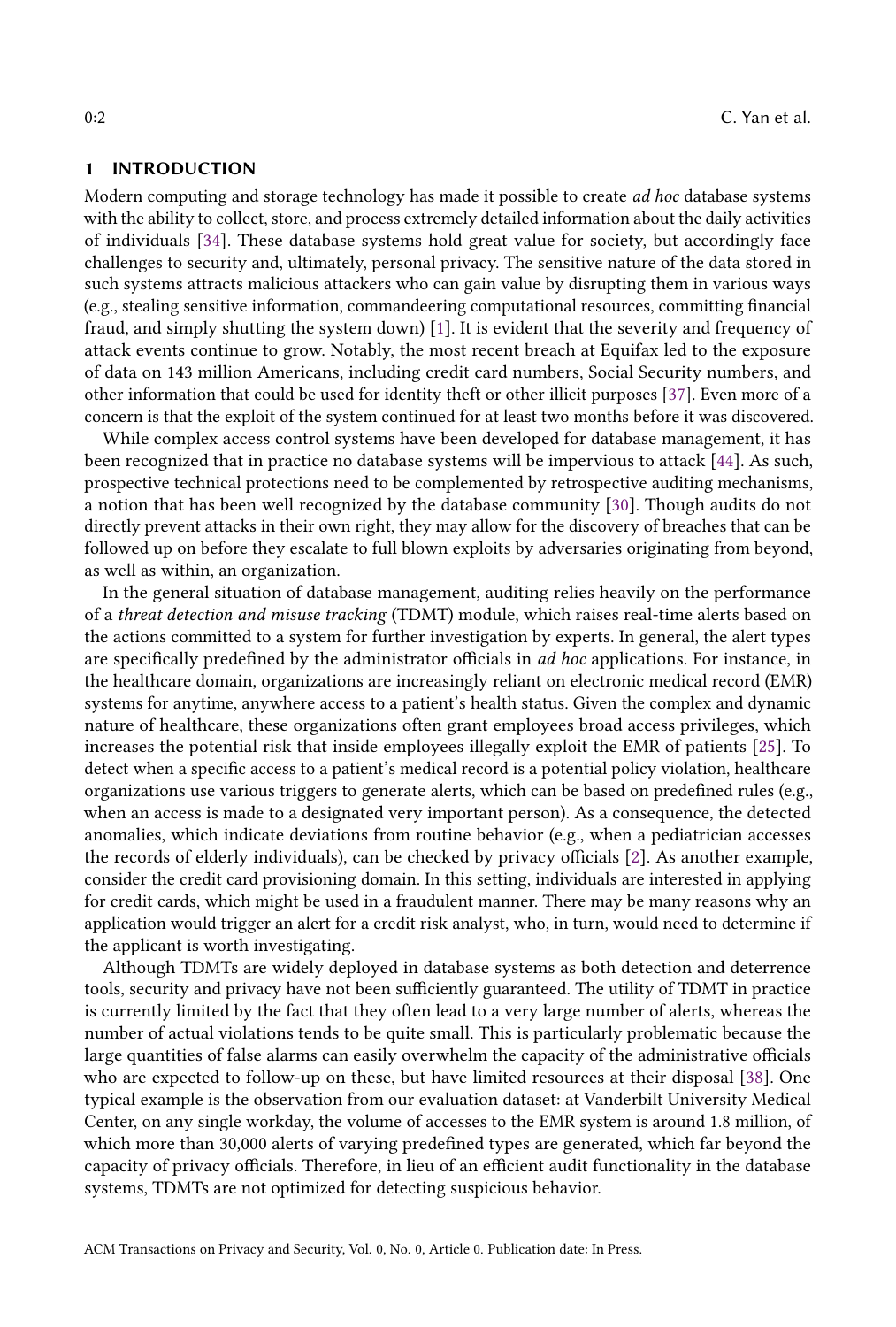Given the overwhelming number of alerts in comparison to available auditing resource and the need to catch attackers, the core query function invoked by an administrator must consider resource constraints. And, given such constraints, we must determine which triggered alerts should be recommended for investigation. One intuitive way to proceed is to prioritize alert categories based on the potential impact of a violation if one were to be found. However, this is an inadequate strategy because would-be violators can be strategic and, thus, reason about the specific violations they can perform so that they balance the chance of being audited with the benefits of the violation. To address this challenge, we introduce a model based on a Stackelberg game, in which an auditor chooses a randomized auditing policy, while potential violators choose their victims (such as which medical records to view) or to refrain from malicious behavior after observing the auditing policy.

Specifically, our model restricts the space of audit policies to consider two dimensions: 1) how to prioritize alert categories and 2) how many resources to allocate to each category. We show that even a highly restricted version of the auditor's problem is NP-Hard. Nevertheless, we propose a series of algorithmic methods for solving these problems, leveraging a combination of linear programming and column generation to compute an optimal randomized policy for prioritizing alert categories. We perform an extensive experimental evaluation with two real datasets—one involving EMR access alerts and the other pertaining to credit card eligibility decisions—the results of which demonstrate the effectiveness of our approach.

The remainder of the paper is organized as follows. In Section [2,](#page-2-0) we discuss related work on alert processing in the database systems, security and game theory, and audit games. In Section [3,](#page-4-0) we formally define the game theoretic alert prioritization problem and prove its NP-hardness. In Section [4,](#page-8-0) we describe the algorithmic approaches for computing a randomized audit policy. In Section [5,](#page-9-0) we introduce a synthetic dataset to show, in a controlled manner, the effectiveness of our methods for approximating the optimal solution with dramatic gains in efficiency. In Sections [6,](#page-13-0) we use two real datasets (from healthcare and finance) that rely upon predefined alert types to show that our methods lead to high-quality audit strategies. We discuss our findings and conclude this paper in Section [7.](#page-18-0)

# <span id="page-2-0"></span>2 RELATED WORK

The development of computational methods for raising and subsequently managing alerts in database systems is an active area of research. In this section, we review recent developments that are most related to our investigation.

Alert Frameworks. Generally speaking, there are two main categories by which alerts are generated in a TDMT: 1) machine learning methods – which measure the distance from either normal or suspicious patterns [\[26,](#page-20-6) [27,](#page-20-7) [33\]](#page-20-8), and 2) rule-based approaches – which flag the occurrences of predefined events when they are observed [\[5,](#page-19-2) [17,](#page-19-3) [39\]](#page-20-9). Concrete implementations are often tailored to distinct application domains.

In the healthcare sector, methods have been proposed to find misuse of EMR systems. Boxwala et at. [\[9\]](#page-19-4) treated it as a two-label classification problem and trained support vector machines and logistic regression models to detect suspicious accesses. Given that not all suspicious accesses follow a pattern, various techniques have been developed to determine the extent to which an EMR user [\[14\]](#page-19-5) or their specific access [\[15\]](#page-19-6) deviated from the typical collaborative behavior. By contrast, Fabbri et al. [\[20](#page-19-7)[–22\]](#page-19-8) designed an explanation-based auditing mechanism which generates and learns typical access patterns from an expert-, as well as data-driven, view. EMR access events by authenticated employees can be explained away by logical relations (e.g., a patient scheduled an appointment with a physician), while the residual can trigger alerts according to predefined rules (e.g., co-workers) or simply fail to have an explanation. The remaining events are provided to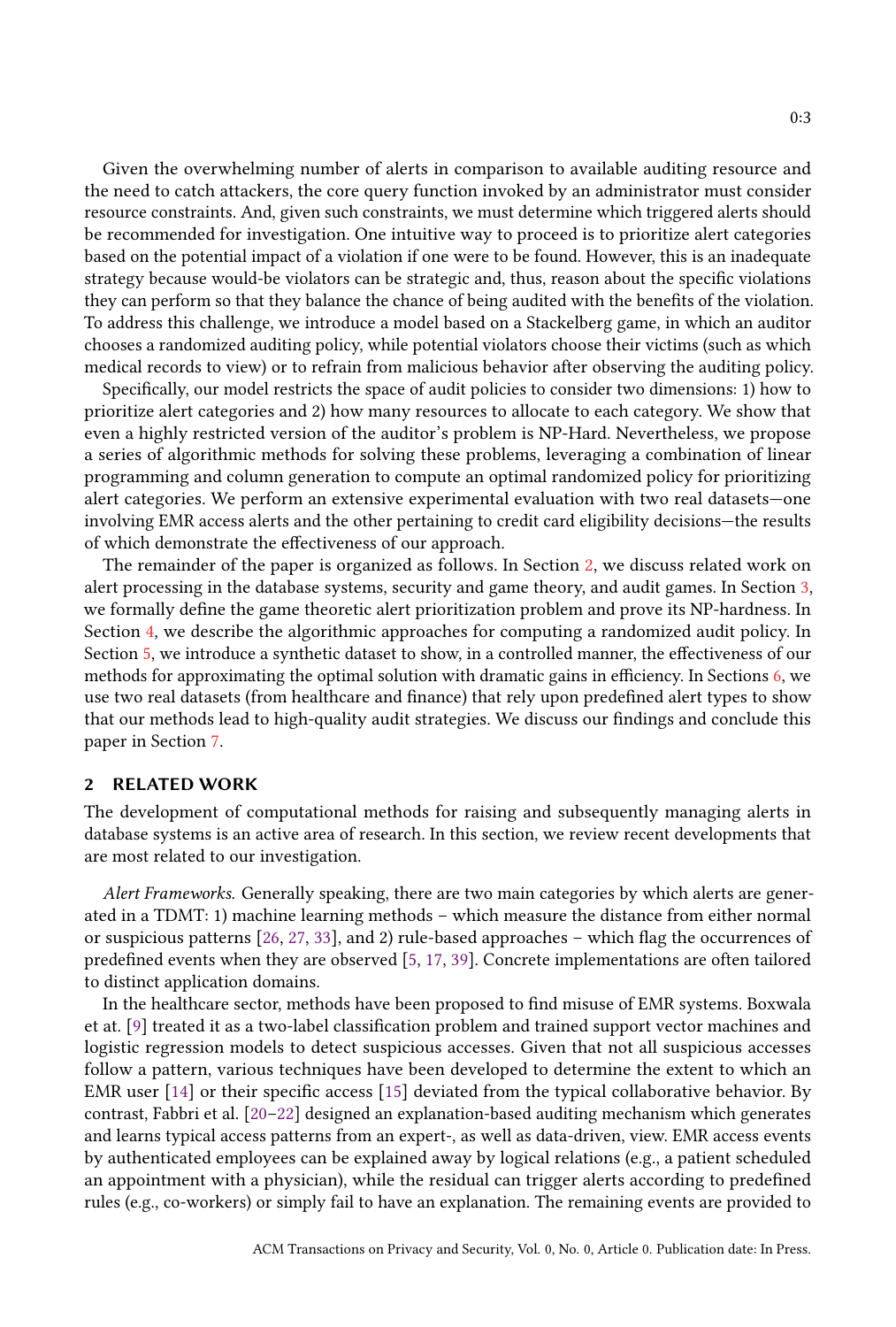privacy officials for investigation; however, in practice, only a tiny fraction can feasibly be audited due to the resource limitation.

In the financial sector, fraud detection [\[35\]](#page-20-10) in credit card applications assists banks in mitigating their losses and protecting consumers [\[19\]](#page-19-9). Several machine learning-based [\[6\]](#page-19-10) models have been developed to detect fraud behavior. Some of the notable models include hidden Markov models[\[41\]](#page-20-11), neural networks [\[12\]](#page-19-11), support vector machines [\[13\]](#page-19-12), etc. Rule-based techniques were also integrated into some detection frameworks [\[10,](#page-19-13) [42,](#page-20-12) [43,](#page-20-13) [47\]](#page-20-14). While these methods trigger alerts for investigators, they result in a significant number of false positives—a problem which can be mitigated through alert prioritization schemes.

Alert Burden Reduction. Various methods have been developed to reduce alert magnitude generated in database systems. Many focus on reducing redundancy and clustering alerts based on their similarity. In particular, a cooperative module was proposed for intrusion detection, which implemented the functions of alert management, clustering and correlation [\[18\]](#page-19-14). Xiao et al. proposed a multilevel alert fusion model to abstract high-level attack scenarios to reduce redundancy [\[46\]](#page-20-15). As an alternative, fuzzy set theory was applied by Maggi et al. to design robust alert aggregation algorithms [\[32\]](#page-20-16). Also, a fuzzy-logic engine to prioritize alerts was introduced by Alsubhi et al. by rescoring alerts based on a few metrics [\[3\]](#page-19-15). Njogu et al. built a robust alert cluster by evaluating the similarity between alerts to improve the quality of those sent to analysts [\[36\]](#page-20-17). However, none of these approaches consider the impact of alert aggregation and prioritization on decisions by potential attackers, especially as the latter may choose attacks that circumvent the prioritization and aggregation mechanisms.

Security Games. Our general model is related to the literature on Stackelberg security games [\[28\]](#page-20-18), where a single or multiple defenders [\[45,](#page-20-19) [48\]](#page-21-1) first commit to a (possibly randomized) allocation of defense resources, while the attacker chooses an optimal attack in response based on observation. Such models have been applied in a broad variety of security settings, such as airport screening [\[11\]](#page-19-16), coast guard patrol scheduling [\[4\]](#page-19-17), and even for preventing poaching and illegal fishing [\[23\]](#page-19-18). However, models used in much of this prior work are specialized to physical security and do not readily generalize to the problem of prioritizing alerts for auditing. This is the case even for several efforts specifically dealing with *audit games*  $[7, 8]$  $[7, 8]$  $[7, 8]$ , which abstract the problem into a set of targets that could be attacked, so that the structure of the model remains essentially identical to physical security settings. In practical alert prioritization and auditing problems, in contrast, a crucial consideration is that there are many potential attackers and many potential victims or modes of attack for each of these. Moreover, auditing policies involve recourse actions where the specific alerts audited depend on the realizations of alerts of various types. Since alert realizations are stochastic, this engenders complex interactions between the defender and attackers, and results in a highly complex space of prioritization policies for the defender. In an early investigation on alert prioritization, it was assumed that 1) the identity of a specific attacker was unknown and 2) an exhaustive auditing strategy across alert types of a given order would be applied [\[31\]](#page-20-20). These assumptions were relaxed in the investigation addressed by our current study.

Recently, the problem of assigning alerts to security analysts has been introduced [\[24\]](#page-20-21), with a follow-up effort casting it within a game theoretic framework [\[40\]](#page-20-22). In [\[40\]](#page-20-22), there are two key limitations addressed by our framework: 1) it considers only single attacker, whereas auditing decisions in the context of access control policies commonly involve many potential attackers, with most never considering the possibility of an attack; 2) it assumes that the number of alerts in each category is known a priori to both the auditor and attacker. In this paper, we consider the scenario with multiple attackers and apply the practical situation where alert counts by category are stochastic and can exhibit high variance.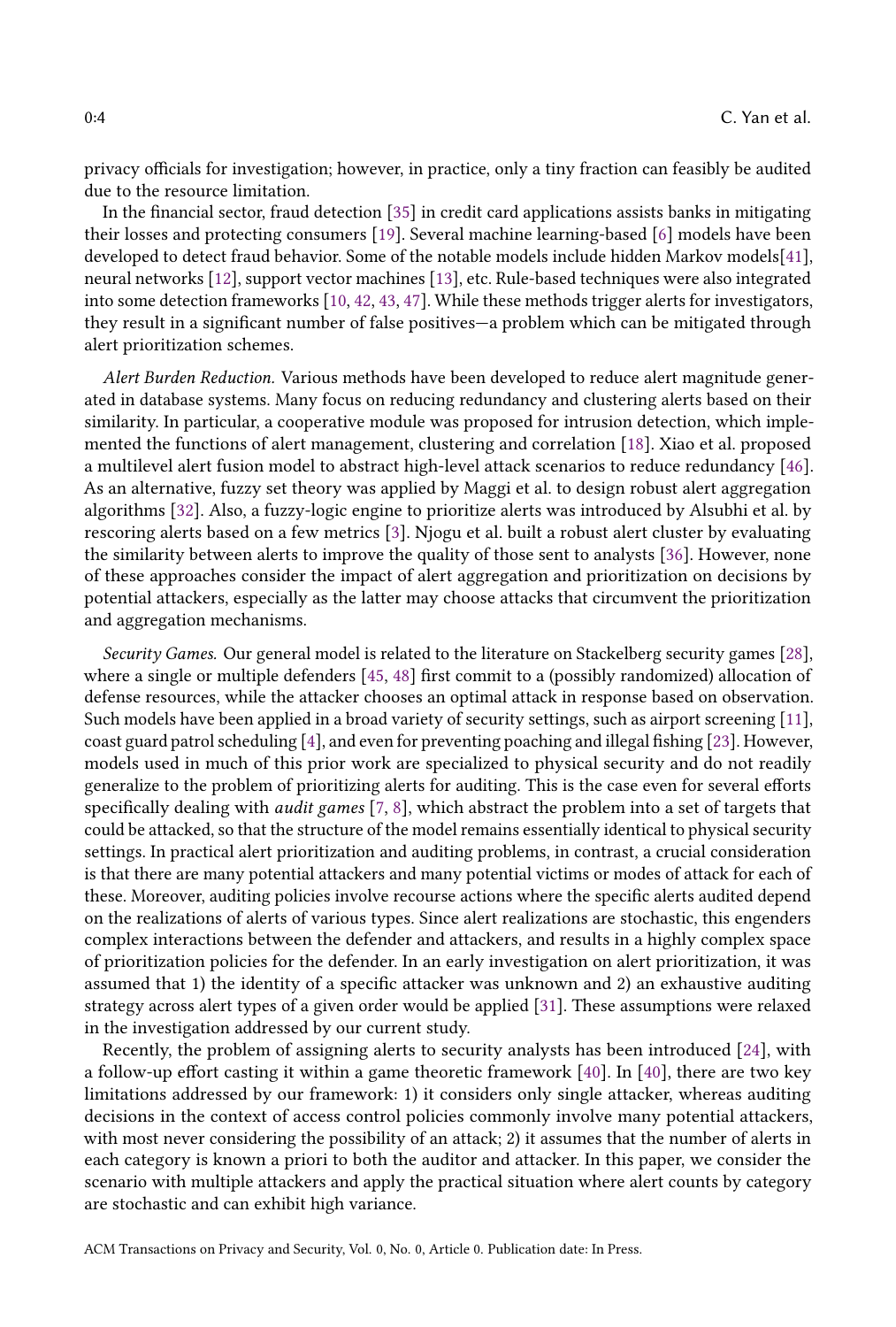<span id="page-4-2"></span>

| $\tau$<br>Set of alert types<br>E<br>Set of entities or users causing events<br>ν<br>Set of records or files available for access |
|-----------------------------------------------------------------------------------------------------------------------------------|
|                                                                                                                                   |
|                                                                                                                                   |
|                                                                                                                                   |
| $P^t(\langle e,v\rangle)$<br>Probability of raising type t alert by attack $\langle e, v \rangle$                                 |
| Cost for auditing an alert of type t<br>$C_t$                                                                                     |
| Auditing budget<br>B                                                                                                              |
| $F_t(n)$<br>Probability that at most $n$ alerts are in type $t$                                                                   |
| Set of all alert prioritizations over T<br>Ω                                                                                      |
| Number of alerts under type t<br>$Z_t$                                                                                            |
| $b_t$<br>Budget threshold assigned for auditing type t                                                                            |
| Adversary's gain when attack $\langle e, v \rangle$ is undetected<br>$R(\langle e,v \rangle)$                                     |
| $M(\langle e,v \rangle)$<br>Adversary's penalty when attack $\langle e, v \rangle$ is captured                                    |
| $K(\langle e,v \rangle)$<br>Cost of deploying attack $\langle e, v \rangle$                                                       |
| Probability of choosing an alert prioritization o<br>$p_{o}$                                                                      |
| Probability that e is a potential adversary<br>$P_e$                                                                              |

Table 1. A legend of the notation used in this paper.

# <span id="page-4-0"></span>3 GAME THEORETIC MODEL OF ALERT PRIORITIZATION

In environments dealing with sensitive data or critical services, it is common to deploy TDMTs to raise alerts upon observing suspicious events. By defining ad hoc alert types, each suspicious event can be marked with an alert label, or type, and put into an audit bin corresponding to this type. Typically, the vast majority of the raised alerts do not correspond to actual attacks, as they are generated as a part of a routine workflow that is too complex to accurately capture. Consequently, looking for actual violations amounts to looking for needles in a large haystack of alerts, and inspecting all, or even a large proportion of, alerts that are typically generated is rarely feasible. A crucial consideration, therefore, is how to prioritize alerts, choosing a subset that can be audited given a specified auditing budget from a vast pool of possibilities. The prioritization problem is complicated by the fact that intelligent adversaries—that is, would-be violators of organizational access policies—would react to an auditing policy by changing their behavior to balance the gains from violations, and the likelihood, and consequences, of detection.

We proceed to describe a formal model of alert prioritization as a game between an auditor, who chooses an alert prioritization policy, and multiple attackers, who determine the nature of violations, or are deterred from one, in response. In the described scenarios, we assume that the attackers have complete information, which is the worst case assumption<sup>[1](#page-4-1)</sup>. For reference purposes, the symbols used throughout this paper are described in Table [1.](#page-4-2)

### 3.1 System Model

Let  $\mathcal E$  be the set of potential adversaries, such as employees in a healthcare organization, some of whom could be potential violators of privacy policies, and  $\mathcal V$  be the set of potential victims, such as patients in a healthcare facility. We define events, as well as attacks, by a tuple  $\langle e, v \rangle$ . A subset of these events will trigger alerts. Now, let  $\mathcal T$  be the set of alert types or categorical labels assigned to different kinds of suspicious behavior. For example, a doctor viewing a record for a patient not

<span id="page-4-1"></span><sup>1</sup>We do not claim that the attacker actually has such information, but instead aim to be robust even if the attacker has complete information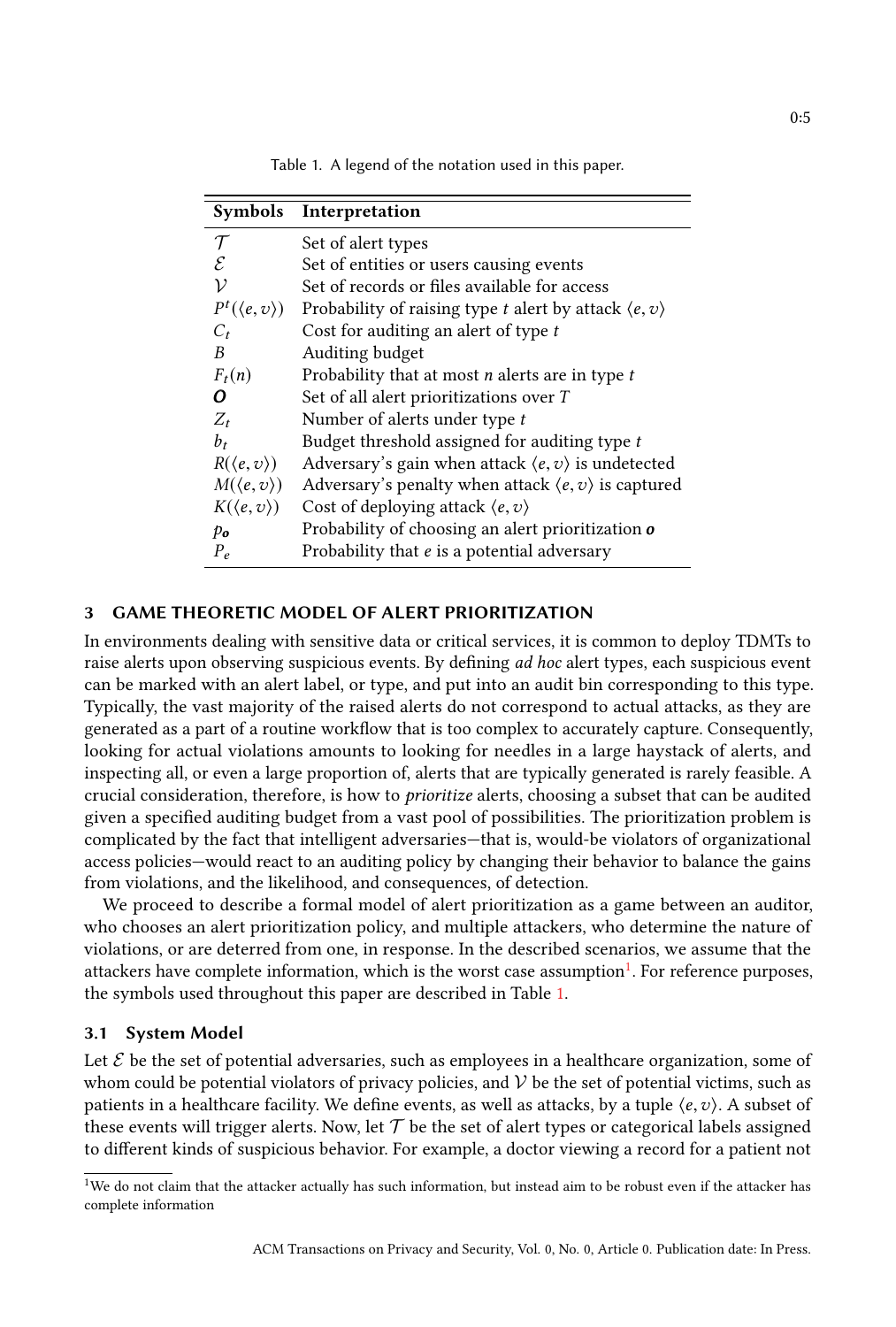assigned to them and a nurse viewing the EMR for another nurse (who is also a patient) in the same healthcare facility could trigger two distinct alert types. We assume that each event  $\langle e, v \rangle$ maps to at most one alert type  $t \in \mathcal{T}$ . This mapping may be stochastic; that is, given an event  $\langle e, v \rangle$ , an alert with type t is triggered with probability  $P^t(\langle e, v \rangle)$ , and no alert is triggered otherwise (i.e.,  $p'_{(\epsilon, v)} = 0$  for all  $t' \neq t$ ). Typically, both categorization of alerts and corresponding mapping  $\langle A, L, P_{\langle e, v \rangle} \rangle$  = 0 for an  $i \neq i$ ). Typicany, both categorization of actris and corresponding mapping<br>between events and types is given (for example, through predefined rules). If not, it can be inferred by generating possible attacks and inspecting how they are categorized by TDMT. Auditing each alert is time-consuming and the time to audit an alert can vary by alert type. Let  $C_t$  be the cost (e.g., time) of auditing a single alert of type  $t$  and let  $B$  be the total budget allocated for auditing.

We assume that the number of alerts triggered by normal events follows a distribution which reflects a typical workflow of the organization and can be learned based on historical data. We assume this distribution is known, represented by  $F_t(n)$ , which is the probability that at most n alerts of type t are generated. If we make the reasonable assumption that attacks are rare events and that the alert logs are tamper-proof by applying a certain technique [\[29\]](#page-20-23), then this distribution can be obtained from historical alert logs. It is noteworthy that the probability that adversaries successfully manipulate the distribution in the sensitive practices (e.g., the EMR system or the credit card application program), to fool the audit model is almost zero. The cost of orchestrating and implementing such attacks is much higher than what could be gained from running a few undetected attacks.

#### 3.2 Game Model

We model the interaction between the auditor and potential violators as a Stackelberg game. Informally, the auditor chooses a possibly randomized auditing policy, which is observed by the prospective violators, who in response choose the nature of the attack, if any. Both decisions are made before the alerts produced through normal workflow are generated according to a known stochastic process  $F_t(n)$ .

In general, a specific pure strategy of the defender (auditor) is a mapping from an arbitrary realization of alert counts of all types to a subset of alerts that are to be inspected, abiding by a constraint on the total amount of budget B allocated for auditing alerts. Even representing a single such strategy is intractable, let alone optimizing in the space of randomizations over these. We, therefore, restrict the defender strategy space in two ways. First, we let pure strategies involve an ordering  $\mathbf{o} = (o_1, o_2, \dots, o_{|\mathcal{T}|})$   $(\forall i, j \in \mathbb{Z}^+$  and  $i, j \in [1, |\mathcal{T}|]$ , if  $i \neq j$ , then  $o_i \neq o_j$ ) over<br>alert types where the subscript indicates the position in the ordering and a vector of thresholds alert types, where the subscript indicates the position in the ordering, and a vector of thresholds  $\mathbf{b} = (b_1, \ldots, b_{|\mathcal{T}|})$ , with  $b_t$  being the maximum budget available for auditing alerts in category t. Let **O** be the set of feasible orderings, which may be a subset of all possible orders over types (e.g., the organizational policy may impose constraints, such as always prioritizing some alert categories over others). We interpret a threshold  $b_t$  as the maximum budget allocated to t; thus, the most alerts of type t that can be inspected is  $\lfloor b_t / C_t \rfloor$ . Second, we allow the auditor to choose a randomized policy over alert orderings, with  $p_{o}$  being the probability that ordering  $o$  over alert types is chosen, whereas the thresholds b are deterministic and independent of the chosen alert priorities.

We have a collection of potential adversaries  $\mathcal{E}$ , each of whom may target any potential victim  $v \in V$ . We assume that the adversary will target exactly one victim (or at most one, if V contains an option of not attacking anyone). Thus, the strategy space of each adversary e is  $\mathcal V$ . In addition, we characterize the probability that an adversary  $e \in \mathcal{E}$  performs an attack as  $P_e$  (i.e., e does not even consider attacking with probability  $1 - P_e$ ).

Suppose we fix a prioritization  $\boldsymbol{o}$  and thresholds **b**. Let  $o(t)$  be the position of alert type t in  $\boldsymbol{o}$  and  $o_i$  be the alert type in position *i* in the order. Let  $B_t(\mathbf{o}, \mathbf{b}, \mathbf{Z})$  be the budget remaining to inspect alerts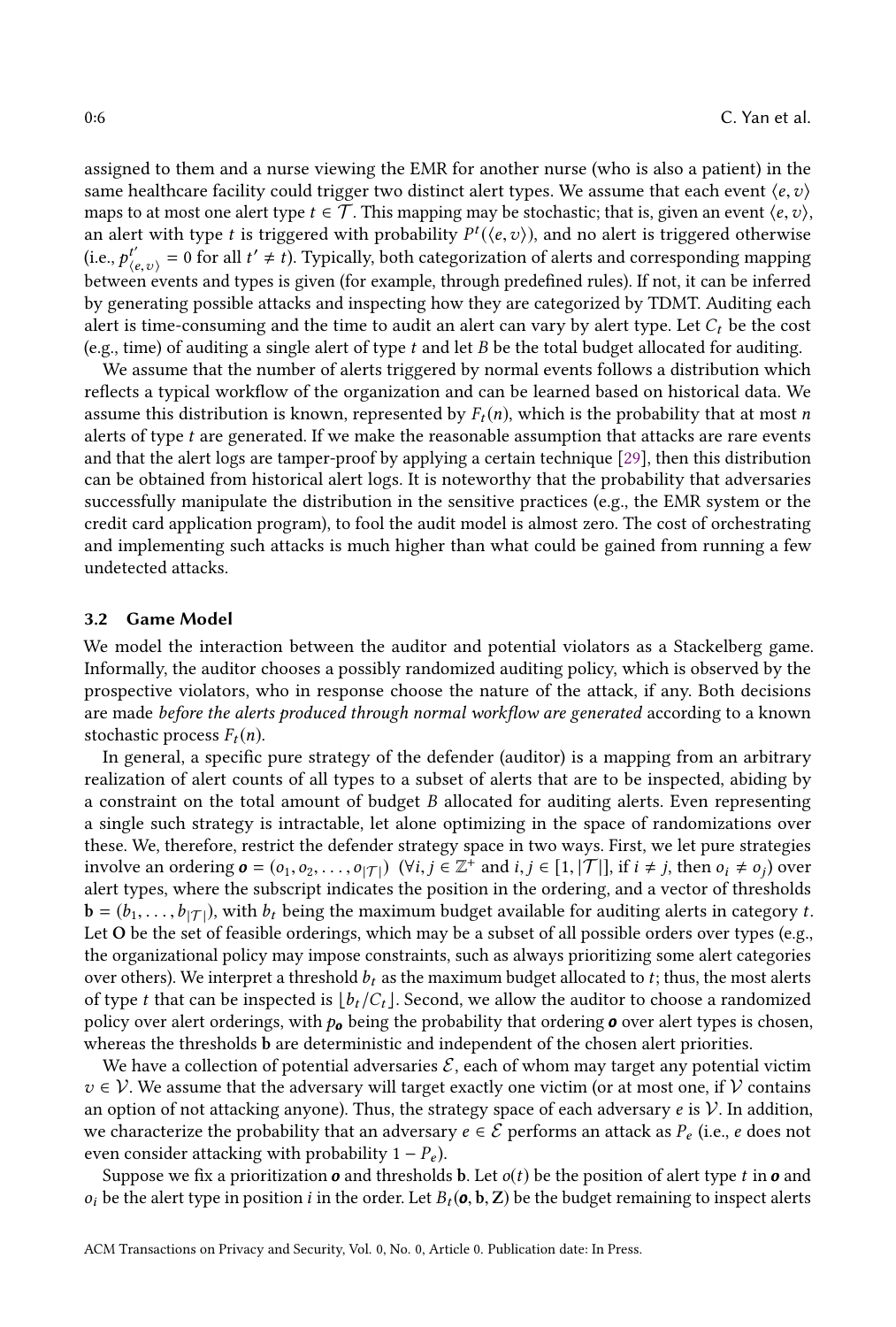of type  $t$  if the order is  $\boldsymbol{o}$ , the defender uses alert type thresholds  $\boldsymbol{b}$ , and the vector of realizations of benign alert type counts is  $Z = \{Z_1, \ldots, Z_{|\mathcal{T}|}\}\)$ . Then we have

$$
B_t(\mathbf{o}, \mathbf{b}, \mathbf{Z}) = \max \left\{ B - \sum_{i=1}^{o(t)-1} \min \left\{ b_{o_i}, Z_{o_i} C_{o_i} \right\}, 0 \right\}.
$$
 (1)

Now, let us take a moment to unpack this expression for context. For the audited alert type t, we repeatedly compare the threshold  $b_t$  with  $Z_tC_t$  to determine how much budget will be left for the types that follow in the priority order. If the total budget that is eaten by inspecting alerts prior to t is larger than B,  $B_t(\mathbf{o}, \mathbf{b}, \mathbf{Z})$  returns 0, and no alerts of type t will be inspected. Next, we can compute the number of alerts of type t that are audited as

$$
n_t(\mathbf{o}, \mathbf{b}, \mathbf{Z}) = \min \left\{ \left[ B_t(\mathbf{o}, \mathbf{b}, \mathbf{Z}) / C_t \right], \left[ b_t / C_t \right], Z_t \right\}. \tag{2}
$$

Suppose that an attack generates an alert of type t. As noted earlier, we assume that the number of alerts generated due to attacks is a negligible proportion of all generated alerts (e.g., when  $P_e$ are small). Then, the probability that an alert of type  $t$  generated through an attack is detected is approximately

$$
P_{al}(\mathbf{o}, \mathbf{b}, t) \approx \mathbb{E}_{Z} \left[ \frac{n_t(\mathbf{o}, \mathbf{b}, Z)}{Z_t} \right].
$$
 (3)

The approximation comes from the fact that we use the benign counts  $Z_t$  in the denominator to approximate the sum of the number of the false positive alerts and the true positive alerts in type  $t$ . approximate the sum of the number of the false positive alerts and the true positive alerts in type  $t$ . This is because 1) the number of true positive alerts in each type is very small in practice and 2) the exact number true positives are unknown to the auditor.

The adversary  $e$  does not directly choose alert types, but rather the victims  $v$  (e.g., an EMR). The probability of detecting an attack  $\langle e, v \rangle$  under audit order  $o$  and audit thresholds **b** is then

$$
P_{at}(\mathbf{0}, \mathbf{b}, \langle e, v \rangle) = \sum_{t} P^{t}(\langle e, v \rangle) P_{al}(\mathbf{0}, \mathbf{b}, t).
$$
 (4)

We now have sufficient preliminaries to define the utility functions of the adversaries  $e \in \mathcal{E}$ . Let  $M(\langle e, v \rangle)$  denote the penalty of the adversary when captured by the auditor,  $R(\langle e, v \rangle)$  denote the benefit if the adversary is not audited, and  $K(\langle e, v \rangle)$  the cost of an attack. The utility of the adversary is then

$$
U_a(\mathbf{0}, \mathbf{b}, \langle e, v \rangle) = P_{at}(\mathbf{0}, \mathbf{b}, \langle e, v \rangle) \cdot M(\langle e, v \rangle)
$$
  
+ 
$$
(1 - P_{at}(\mathbf{0}, \mathbf{b}, \langle e, v \rangle)) \cdot R(\langle e, v \rangle) - K(\langle e, v \rangle).
$$
 (5)

By assuming that the game is zero-sum, there is no difference between the Strong Stackelberg Equilibrium (SSE) and the Nash Equilibrium (NE) [\[16\]](#page-19-21). Under this assumption, the auditor's goal can be transferred into finding a randomized strategy  $p$  and type-specific thresholds b to minimize the expected utility of the adversary:

<span id="page-6-0"></span>
$$
\min_{\boldsymbol{p},\mathbf{b}} \quad \sum_{e \in \mathcal{E}} P_e \max_v \sum_{\boldsymbol{o} \in \mathcal{O}} p_{\boldsymbol{o}} U_a(\boldsymbol{o}, \mathbf{b}, \langle e, v \rangle), \tag{6}
$$

where  $p = \{p_0 \mid o \in \mathbf{O}\}\$ . We call this optimization challenge the *optimal auditing problem (OAP)*.

The optimal auditing policy can be computed using the following mathematical program, which directly extends the standard linear programming formulation for computing mixed-strategy Nash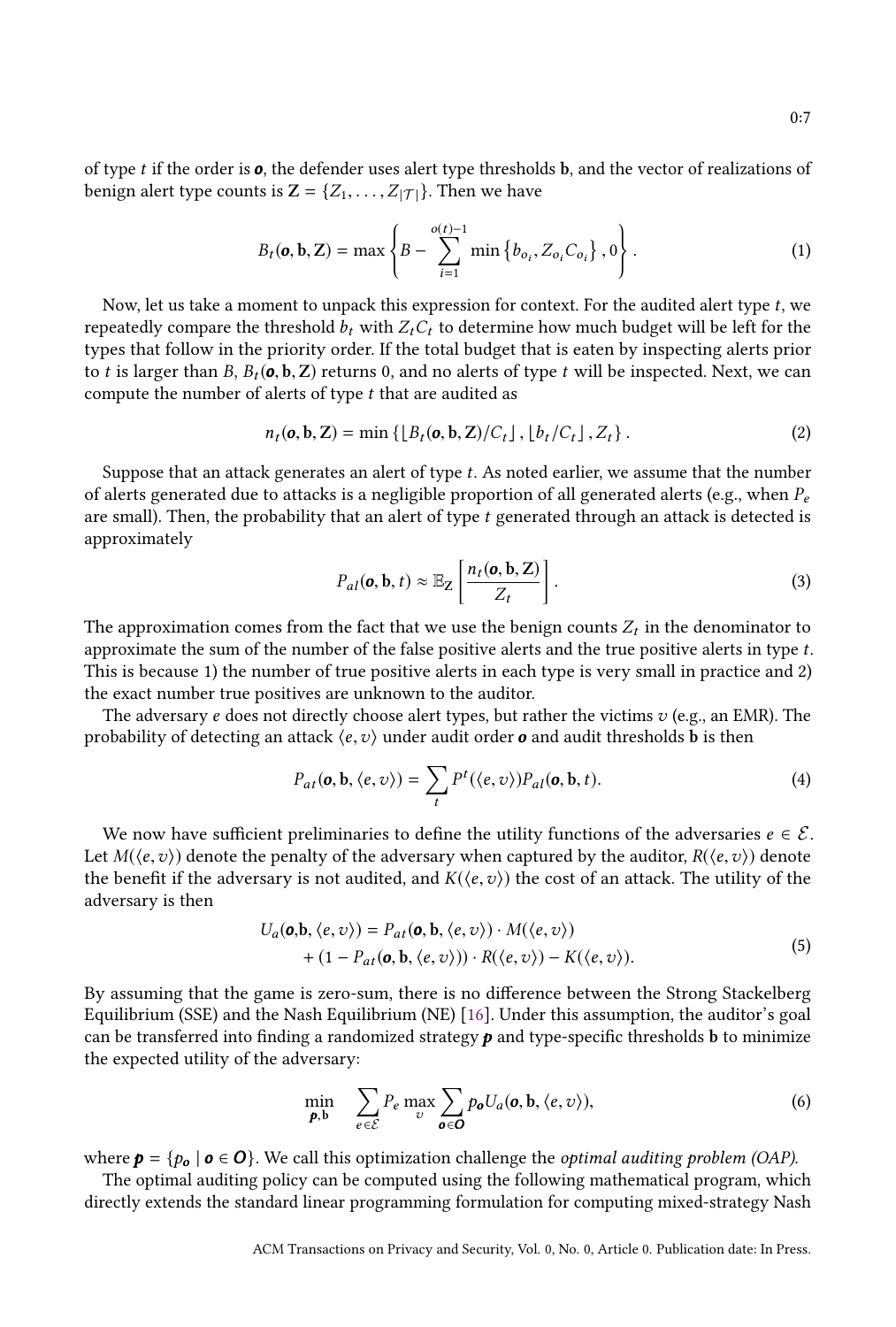equilibria in zero-sum games:

<span id="page-7-2"></span>
$$
\min_{\mathbf{b},\mathbf{p},\mathbf{u}} \sum_{e \in \mathcal{E}} P_e u_e
$$
  
s.t.  $\forall \langle e, v \rangle, u_e \ge \sum_{\mathbf{0} \in \mathbf{O}} p_{\mathbf{0}} U_a(\mathbf{0}, \mathbf{b}, \langle e, v \rangle)$   

$$
\sum_{\mathbf{0} \in \mathbf{O}} p_{\mathbf{0}} = 1,
$$
  
 $\forall \mathbf{0} \in \mathbf{O}, 0 \le p_{\mathbf{0}} \le 1.$  (7)

An important issue in this formulation is that we do not randomize over the decision variables b. However, if we restrict strategies to the decision variables  $\boldsymbol{p}$  by fixing **b** first, then the resulting SSE and NE are identical. Indeed, if we fix b, the formulation becomes a linear program. Nevertheless, since the set of all possible alert prioritizations is exponential, even this linear program has exponentially many variables. Furthermore, introducing decision variables b makes it non-linear and non-convex. Next, we show that solving this problem is NP-hard, even in a restricted special case. We prove this by reducing from the 0-1 Knapsack problem.

<span id="page-7-0"></span>Definition 3.1 (0-1 Knapsack Problem). Let  $\mathcal I$  be a set of items where each item  $i \in \mathcal I$  has a weight  $w_i$  and a value  $v_i$ , with  $w_i$  and  $v_i$  integers. W is a budget on the total amount of weight (an integer).<br>Question: given a threshold K does there exist a subset of items  $R \subset \mathcal{T}$  such that  $\sum_{i=1}^{\infty} x_i > K$  and Question: given a threshold K, does there exist a subset of items  $R \subseteq \mathcal{I}$  such that  $\sum_{i \in R} v_i \ge K$  and  $\sum_{i \in R} w_i \le W$ ?  $\sum_{i \in R} w_i \leq W?$ 

THEOREM 3.2. OAP is NP-hard even when O is a singleton.

PROOF. We reduce from the 0-1 Knapsack problem defined by Definition [3.1.](#page-7-0)

We begin by constructing a special case of the auditing problem and work with the decision version of optimization Equation [6,](#page-6-0) in which we decide whether the objective is below a given threshold  $\theta$ . First, suppose that  $Z_t = 1$  for all alert types  $t \in \mathcal{T}$  with probability 1. Since the set of orders is a singleton, the probability distribution over orders  $p<sub>o</sub>$  is not relevant. Consequently, it suffices to consider  $b_t$  ∈ {0, 1} for all t, and the actual order over types is not relevant because  $Z_t = 1$  for all types. Consequently, we can choose **b** to select an arbitrary subset of types to inspect subject to the budget constraint B (i.e., type t will be audited iff  $b_t = 1$ ). Thus, the choice of **b** is equivalent to choosing a subset of alert types  $A \subseteq \mathcal{T}$  to audit.

Suppose that  $V = T$ , and each victim  $v \in V$  deterministically triggers some alert type  $v \in V = T$ for any attacker e. Let  $M(\langle e, v \rangle) = C(\langle e, v \rangle) = 0$  for all  $e \in \mathcal{E}, v \in \mathcal{V}$ , and suppose that for every e, there is a unique type  $t(e)$  with  $R(\langle e, v \rangle) = 1$  if and only if  $v = t(e)$  and 0 otherwise. Then  $\max_v U_a(\mathbf{o}, \mathbf{b}, \langle e, v \rangle) = 1$  if and only if  $b_{t(e)} = 0$  (i.e., alert type  $t(e)$  is not selected by the auditor) and 0 otherwise. Finally, we let  $P_e = 1$  for all  $e^2$  $e^2$ .<br>For the reduction suppose we are given an i

For the reduction, suppose we are given an instance of the 0-1 Knapsack problem. Let  $\mathcal{T} = \mathcal{I}$ , and for each  $i \in \mathcal{I}$ , generate  $v_i$  attackers with  $t(e) = i$ . Thus,  $v_i = |\{e : t(e) = i\}|$ . Let  $C_i = w_i$  be the cost of auditing alerts of type i, and let  $B = W$ . Define  $\theta = |\mathcal{E}| - K$ . Now observe that the objective in Equation [6](#page-6-0) is below  $\theta$  if and only if  $\min_b \sum_{t:b_t=0} v_t \leq \theta$ , or, equivalently, if there is R such that  $\sum_{t=b} v_t \leq \theta$ , or  $\theta$  if and only if the Knapsack instance has  $\sum_{t \in R} v_t \geq K$ . Thus, the objective of Equation [6](#page-6-0) is below  $\theta$  if and only if the Knapsack instance has a subset of items  $R \subseteq \mathcal{I}$  which yield  $\sum_{i \in R} v_i \geq K$ , where R must satisfy the same budget constraint in both cases. □

<span id="page-7-1"></span> $^2$ While this is inconsistent with our assumption that attackers constitute only a small portion of the system users, we note that this is only a tool for the hardness proof.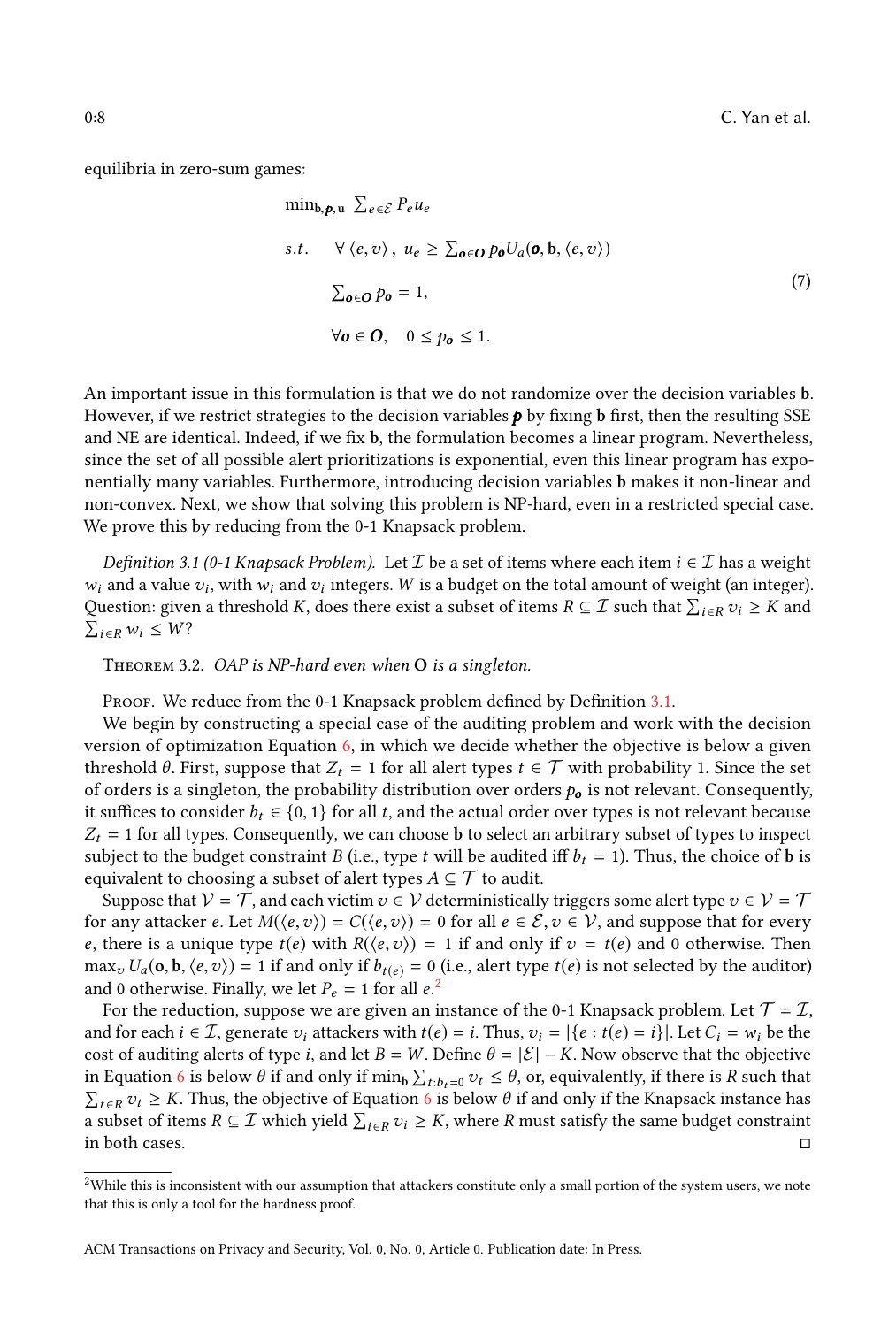# <span id="page-8-0"></span>4 SOLVING THE ALERT PRIORITIZATION GAME

There are two practical challenges that need to be addressed to compute useful approximate solutions to the OAP. First, there is an exponential set of possible orderings of alert types that need to be considered to compute an optimal randomized strategy for choosing orderings. Second, there is a combinatorial space of possible choices for the threshold vectors b. In this section, we develop a column generation approach for the linear program induced when we fix a threshold vector b. We then introduce a search algorithm to compute the auditing thresholds.

# 4.1 Column Generation Greedy Search

By fixing the auditing threshold vector b, Equation [7](#page-7-2) becomes a linear program, albeit with an exponential number of variables. However, since the number of constraints is small, only a limited number of variables will be non-zero. In other words, the number of effective orderings of alert types in the optimal solution is small compared to the exponential search space. The challenge is in finding this small basis. We solve this problem in a greedy manner by applying the column generation framework. In this approach, we iteratively solve a linear program, where we use a subset of the variables. Upon each iteration we add a new variable before the value of the objective function fails to reduce. By doing so, we can incorporate the orderings that contribute to reducing the value of the objective function. When no new orderings can be added, the process terminates. We refer to this method as Column Generation Greedy Search (CGGS), the pseudocode for which is in Algorithm [1.](#page-9-1)

Specifically, we begin with a small subset of alert prioritizations  $Q \subseteq O$ . We solve the linear program induced after fixing <sup>b</sup> in Equation [7,](#page-7-2) restricted to columns inQ. For reference purposes, we call this the *master problem*, which is generated by function  $G_{lp}(*)$ . Next, we check if there exists a column (ordering over types) that improves upon the current best solution. The column of parameter matrix of constraints can be denoted as  $\Gamma_{p_{\rho}} = P_{at}(\mathbf{o}, \mathbf{b}, \langle e, v \rangle) - 1$  for the decision variable  $p_{\text{o}}$  or  $\Gamma_{u_e} = 1$  for the decision variable  $u_e$ . The corresponding reduced costs, computed by function  $rc(*)$ , are  $C_{p_o}^r = 1 - \pi_Q \cdot \Gamma_{p_o}$  and  $C_{u_e}^r = -\pi_Q \cdot \Gamma_{u_e}$ , where  $\pi_Q$  is the solution of the dual problem. By minimizing the reduced costs we generate one new column in each iteration and dual problem. By minimizing the reduced costs, we generate one new column in each iteration and add it to the subset of columns  $Q$  in the master problem. Within the process of generating a new column, we use  $\Gamma'_{(\mathbf{o'+t})}$  to denote the parameter column with the audit order  $(\mathbf{o'+t})$ . This process is  $\sum_{i=1}^{\infty}$  ( $\sum_{i=1}^{\infty}$  ) of denote the parameter column with the addit order ( $\sum_{i=1}^{\infty}$ 

The subproblem of generating the optimal column is itself non-trivial. We address this subproblem through the application of a greedy algorithm for generating a reduced-cost-minimizing ordering over alert types. The intuition behind CGGS is that, in the process of generating a new audit order, we greedily add one alert type at a time to minimize the reduced cost given the order generated thus far. We continue until the objective (reduced cost) fails to improve.

# 4.2 Iterative Shrink Heuristic Method

Armed with an approach for solving the linear program induced by a fixed budget threshold vector b, we now develop a heuristic procedure to find alert type thresholds.

Now, let us characterize the range of each element in b. First, it should be recognized that  $\sum_t b_t \geq B$  because to allow otherwise would clearly waste auditing resources. Yet there is no<br>evolicit upper bound on the thresholds. However, given the distribution of the number of alerts Z. explicit upper bound on the thresholds. However, given the distribution of the number of alerts  $Z_t$ for an alert type t, we can obtain an approximate upper bound on  $b_t$ , where  $F_t(b_t/C_t) \approx 1$ . This is possible because setting the thresholds above such bounds would lead to negligible improvement. Consequently, searching for a good solution can begin with a vector of audit thresholds, such that for each  $b_t$ ,  $F_t(b_t/C_t) \approx 1$ . Leveraging this intuition, we design a heuristic method, which iteratively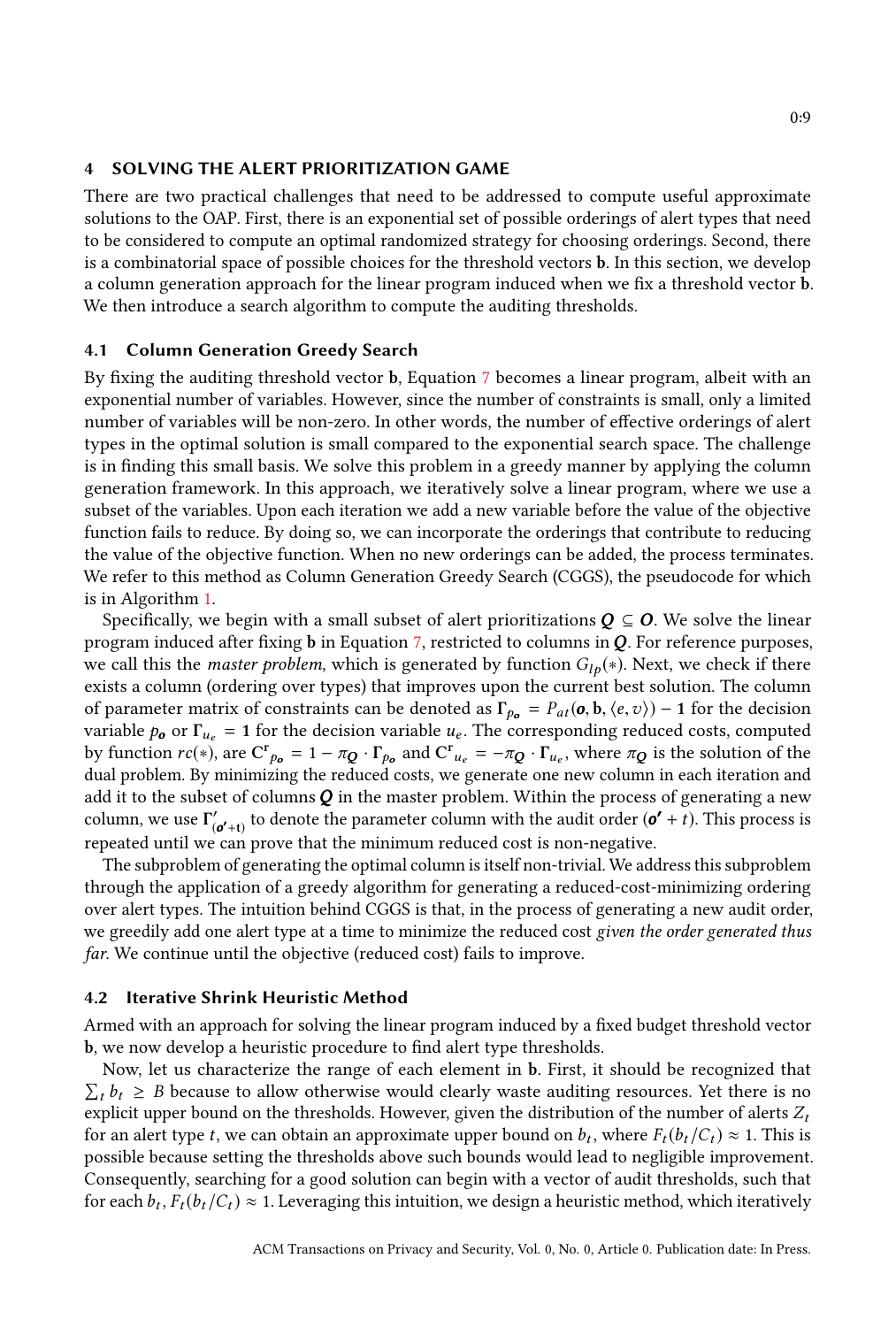ALGORITHM 1: Column Generation Greedy Search (CGGS)

<span id="page-9-1"></span>**Input** :The set  $Q$  with a single random pure strategy for the auditor. **Output:** The set of pure strategies  $Q$ .

<sup>1</sup> while True do  $Z = G_{lp}(Q);$ <br>  $\pi_{Q} = LP(Dual(Z));$ <br>  $\pi_{Q} = LP(Dual(Z));$ <br>  $\pi_{Q} = \pi_{Q} \cdot \pi_{Q}$ <br>  $\pi_{Q} = LP(Dual(Z));$ <br>  $\pi_{Q} = \pi_{Q} \cdot \pi_{Q} \cdot \pi_{Q}$ <br>  $\pi_{Q} = \pi_{Q} \cdot \pi_{Q} \cdot \pi_{Q} \cdot \pi_{Q}$ <br>  $\pi_{Q} = \pi_{Q} \cdot \pi_{Q} \cdot \pi_{Q} \cdot \pi_{Q}$ <br>  $\pi_{Q} = \pi_{Q} \cdot \pi_{Q} \cdot \pi_{Q} \cdot \pi_{Q} \cdot \pi_{Q} \$  $\pi_{\mathbf{Q}} = LP(Dual(Z));$  /\* Solve dual problem \*/<br>  $\pi_{\mathbf{Q}} = \Pi$  $\begin{array}{c|c} 4 & \circ \end{array}$  $o' = []$ :  $\begin{array}{c|c|c|c} \text{while} & \text{if} & \text{if} & \text{if} \\ \hline & & \text{if} & \text{if} & \text{if} \\ \end{array}$  $\begin{array}{c|c} \circ & \circ \\ \circ & \circ \end{array}$  $\mathbf{v} = \mathbf{0'} + \arg \max_{t \in T \setminus \mathbf{0'}} \pi \mathbf{Q} \cdot \Gamma'_{(\mathbf{0'} + t)};$  $7$  end  $\begin{array}{c|c} \n\text{s} & \text{if } \min \text{rc}(Q) < 0 \text{ then} \\
\text{if } \overline{Q} = \overline{Q} + \mathbf{0}' \n\end{array}$ 9  $\sqrt{Q} = Q + o';$  $10$  else <sup>11</sup> break;  $12$  end <sup>13</sup> end

shrinks the values of a good<sup>[3](#page-9-2)</sup> subset of audit thresholds according to a certain step size *ε*. We refer<br>to this as the Iterative Shrink Heuristic Method (ISHM), the pseudocode for which is provided in to this as the Iterative Shrink Heuristic Method (ISHM), the pseudocode for which is provided in Algorithm [2.](#page-10-0)

In each atomic searching action, ISHM first makes a subset of thresholds  $b_t$  strategically shrink. Next, it checks to see if this results in an improved solution. We introduce a variable  $l_h$ , which indicates the level (or the size) of the given subset of **b**, and  $\epsilon \in (0, 1)$ , which controls the step size.

In the beginning, the vector of audit thresholds  $\{\hat{H}_0\}$  is initialized with the approximate upper<br>under Then, by assigning  $L = 1$ , we consider shripking each of the audit thresholds  $\hat{H}$ . The bounds. Then, by assigning  $l_h = 1$ , we consider shrinking each of the audit thresholds  $\hat{H}_i$ . The coefficient for shrinking is defined by the *ratio* in line 7, which is instantiated with the predefined<br>step size  $\epsilon$ : i.e.,  $i = 1$ . If the best value for the objective function in the candidate subsets at  $l_1 = 1$ . step size  $\epsilon$ ; i.e.,  $i = 1$ . If the best value for the objective function in the candidate subsets at  $l_h = 1$ after shrinking shows an improvement, then the shrink is accepted and the shrinking coefficient is made smaller by increasing i. When no coefficient leads to improvement, we increase  $l_h$  by one, which induces tests of threshold combinations at the same shrinking ratio. This logic is described in line 6 through 20.

Once an improvement occurs, the search course resets based on the current b. The search terminates once  $l_h > |T|$ .

Note that for a single improvement, the worst-case time complexity is  $O([1/\epsilon] \cdot O(LP) \cdot 2^{|T|})$ . Though exponential, our experiments show that ISHM achieves outstanding performance, both in terms of precision (of approaching the optimal solution) and efficiency.

# <span id="page-9-0"></span>5 CONTROLLED EVALUATION

To gain intuition into the potential for our methods, we evaluated the performance of the ISHM and CGGS approaches using a synthetic dataset, Syn\_A. To enable comparison with an optimal solution, we use a relatively small synthetic dataset, but as will be clear, it is sufficient to illustrate the relationship between our methods and the optimal brute force solution.

To perform the analysis, we vary the audit budgets B and step size  $\epsilon$  of ISHM. In addition, we evaluate a combination of CGGS+ISHM (since the former is also an approximation), by again comparing to the optimal.

<span id="page-9-2"></span> $3<sup>3</sup>$  Good" in this context means that shrinking the thresholds within the subset improves the value of the objective function.

ACM Transactions on Privacy and Security, Vol. 0, No. 0, Article 0. Publication date: In Press.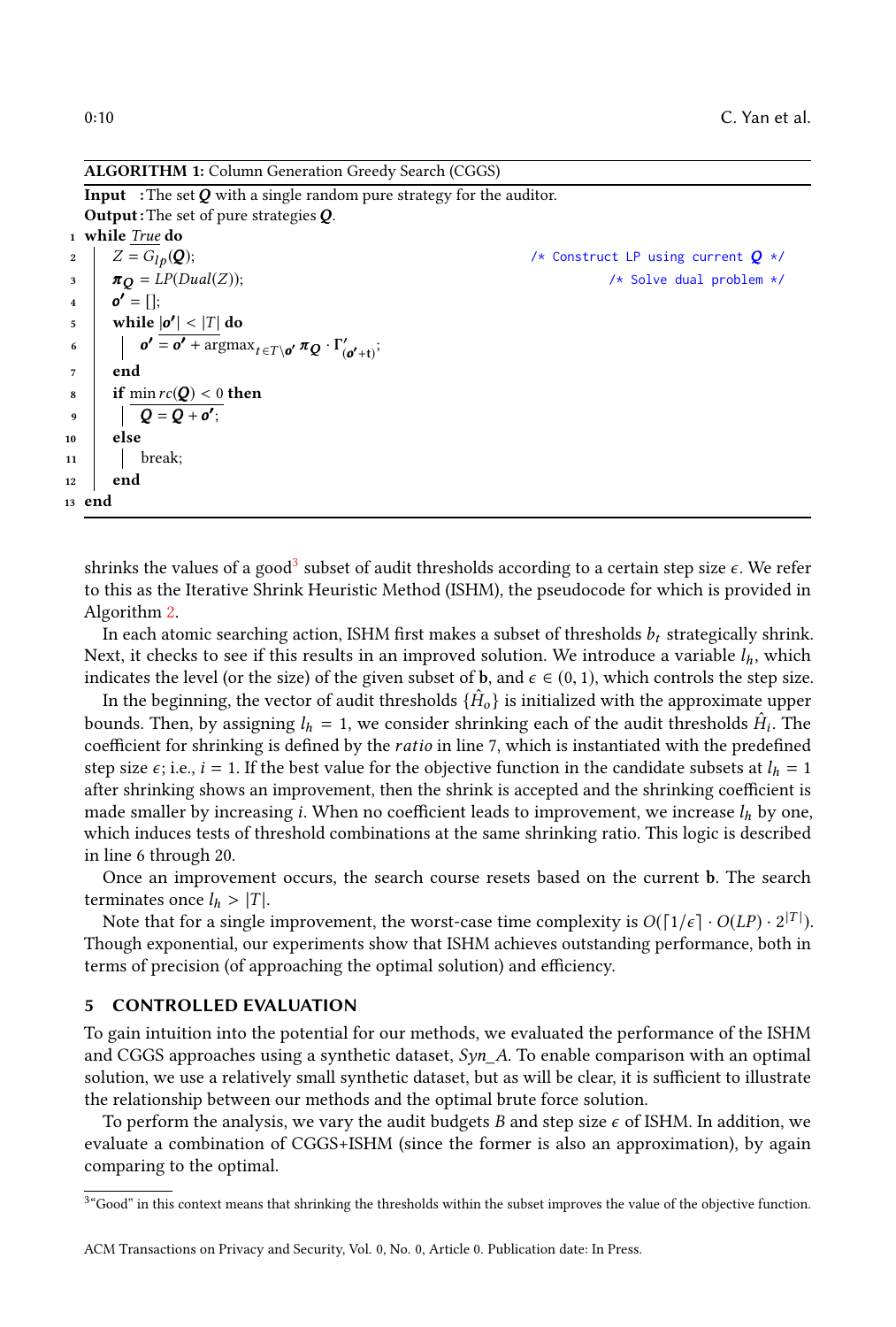ALGORITHM 2: Iterative Shrink Heuristic Method (ISHM)

```
Input : Instance of the game, step size \epsilon.
       Output: Vector of audit thresholds \{\hat{H}_i\}.
  1 Initialize \{\hat{H}_i\} with full coverages in \{F_t\};
  2 l_h = 1; obj = +\infty;
  3 while l_h \leq |T| do<br>4 |C_l| = choose(|T|)4 C_{l_h} = choose(|T|, l_h);<br>5 brars = 0:
                                                                                                                                                                                    /\star Find combinations \star/
  \begin{array}{c|c}\n5 & prgrs = 0; \\
\hline\n6 & \text{for } i \leftarrow 1\n\end{array}6 for i \leftarrow 1 to \lceil 1/\epsilon \rceil do<br>
\frac{1}{\epsilon} ratio = max{0, 1 -
  r \nvert r \nvert r \nvert r \nvert r \nvert r \nvert r \nvert r \nvert r \nvert r \nvert r \nvert r \nvert r \nvert r \nvert r \nvert r \nvert r \nvert8 \begin{array}{|c|c|c|c|}\n\hline\n\text{8} & \text{obj}_r = +\infty; \, pst_r = 0; \\
\text{for } i \leftarrow 1 \text{ to } |C_1| \, \text{d}c\n\end{array}9 \left| \begin{array}{c} \text{for } j \leftarrow 1 \text{ to } |C_{l_h}| \text{ do} \\ \text{then } \text{in } \mathcal{I}(\hat{\mu}_h). \end{array} \right|10 \left| \begin{array}{c} \end{array} \right| \left| \begin{array}{c} \text{temp} = {\hat{H}_i}; \\ \text{f} \end{array} \right|11 \left|\int\right| for k \leftarrow 1 to l_h do<br>
\left|\int\right| temp(1, C<sub>1</sub> (i, b)
 12 \left| \begin{array}{c} \text{ } \end{array} \right| \left| \begin{array}{c} \text{ } \end{array} \right| \left| \begin{array}{c} \text{ } \text{temp}(1, C_{l_h(j,k)}) = \text{temp}(1, C_{l_h(j,k)}) * \text{ ratio}; \end{array}_{13} | | end
14 obj' = LP(B, temp);<br>
15 j \neq 0 objective value */<br>
15 j \neq 0 objective value */
 15 if \frac{\partial bj' < \partial bj_r}{\partial t} then \partial bj_r = \partial bj'; pst_r = j;_{16} | end
17 if \frac{\partial bj_r \leq obj}{\partial bi = obj_r};
18 \begin{array}{|c|c|} \hline \text{obj} = \text{obj}_r; \\ \hline \text{S}_u = \text{C}_l, (p,19 S_u = C_{l_h}(pst_r,:);<br>
20 \left\{\n \begin{array}{c}\n S_u = C_{l_h}(pst_r,:);\n \end{array}\n \right\}/* Types in need of update */20 for j \leftarrow 1 to |S_u| do \hat{H}_{S_{u_j}} = \hat{H}_{S_{u_j}} * ratio;
21 break;
_{22} end
\begin{array}{c|c} 23 & \text{array} = i; \\ 24 & \text{end} \end{array}end
25 if \text{prgrs} = [1/\epsilon] then l_h = l_h + 1;<br>
26 l_h = 1:
26 | else l_h = 1;<br>27 end
     end
```
### 5.1 Data Overview

The dataset Syn\_A consists of 5 potential attackers who perform accesses ( $p_e = 1^4$  $p_e = 1^4$ ), 8 files, 4 predefined alert types, and a set of rules for triggering alerts if any access happens. Table 2 predefined alert types, and a set of rules for triggering alerts if any access happens. Table [2](#page-11-0) summarizes the information of  $Sym$  A and related parameters in the corresponding scenario. We let the number of alerts for all types be distributed according to a Gaussian distribution with means and standard deviation as reported in Table [2a.](#page-11-0) Since the number of alerts for each alert type are integers, we discretize the x-axis of each alerts cumulative distribution function and use the corresponding probabilities for each possible alert count. We consider the <sup>99</sup>.<sup>5</sup> probability coverage for each alert type to obtain a finite upper bound on alert counts.

We assume alerts are triggered deterministically for each access, a common case in rule-based sys-tems. The alert type that will be triggered for each potential access is provided in Table [2b,](#page-11-0) where "-" represents a benign access. This table is generated with a probability vector[0.07, <sup>0</sup>.38, <sup>0</sup>.23, <sup>0</sup>.16, <sup>0</sup>.16] for each employee, which corresponds to alert type vector  $[0, 1, 2, 3, 4]$ . Although in reality, benign accesses may be more frequent, we lower their probability to better differentiate the final value of

<span id="page-10-1"></span><sup>&</sup>lt;sup>4</sup>The artificially high incidence of attacks here is merely to facilitate a comparison with a brute-force approach.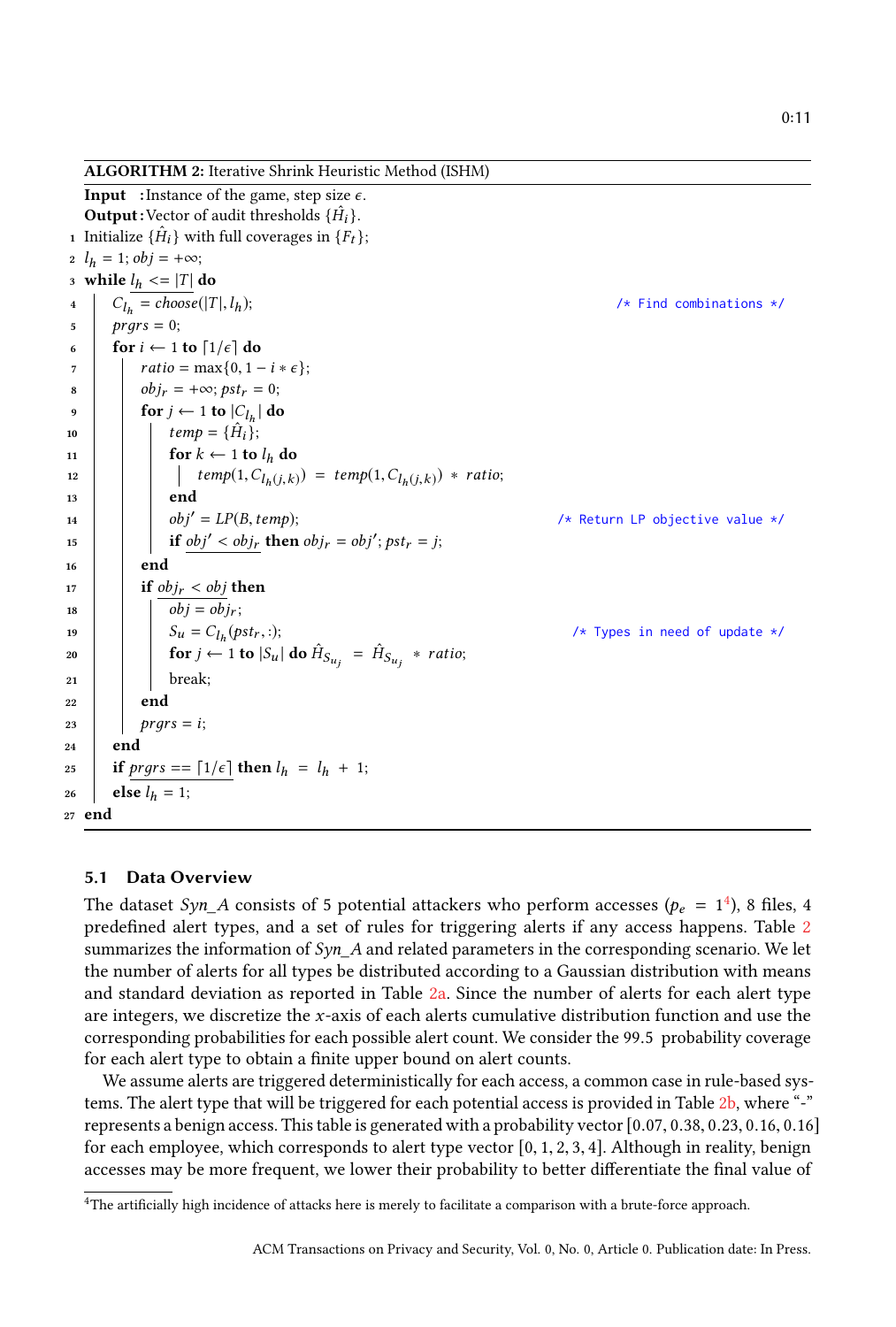<span id="page-11-0"></span>the objective function. The benefit of the adversary for a successful attack, the cost of an attack and the cost of an audit are all directly related to the alert type, which is shown in Table [2a.](#page-11-0) In addition, the penalty for being caught is set to a constant value of 4.

|                    | Type 1         | Type 2 | Type 3 | Type 4 |
|--------------------|----------------|--------|--------|--------|
| Mean               | 6              | 5      | 4      | 4      |
| Std                | $\overline{c}$ | 1.6    | 1.3    | 1      |
| 99.5% Coverage     | $+/-5$         | $+/-4$ | $+/-3$ | $+/-3$ |
| <b>Benefit</b>     | 3.4            | 3.7    | 4      | 4.3    |
| <b>Attack Cost</b> | 0.4            | 0.4    | 0.4    | 0.4    |
| <b>Audit Cost</b>  | 1              | 1      |        |        |

Table 2. Description of Dataset Syn\_A.

(a) Parameters for alert types in the synthetic setting.

| (b) Rules for alert types in the synthetic setting. |  |  |  |
|-----------------------------------------------------|--|--|--|
|                                                     |  |  |  |

| Employee       |                |                |       | Record         |                |                |                |                |
|----------------|----------------|----------------|-------|----------------|----------------|----------------|----------------|----------------|
|                | $r_1$          | r <sub>2</sub> | $r_3$ | $r_4$          | r <sub>5</sub> | $r_6$          | r <sub>7</sub> | $r_8$          |
| e <sub>1</sub> |                | 3              | 2     | $\overline{2}$ | 3              | $\overline{4}$ | 3              | 1              |
| $e_2$          | 1              |                | 1     | 1              | 1              | $\overline{c}$ | 1              | 1              |
| $e_3$          | 1              | 3              | 4     |                | 1              | 3              | 1              | 4              |
| $e_4$          | $\overline{2}$ | 1              | 3     | 1              | 4              | 4              | $\overline{2}$ | $\overline{2}$ |
| e <sub>5</sub> | 2              | 3              | 1     | $\overline{4}$ | $\overline{2}$ | 1              | 3              | 2              |

### 5.2 Optimal Solution with Varying Budget

Based on the given information, we can compute the optimal OAP solution. First, the search space for audit thresholds in this scenario is as follows: 1) for each alert type, the audit threshold  $b_t \in N$ , 2) the sum of thresholds for all alert types should be greater than or equal to B, 3) for each type, the upper bound of the audit threshold  $b_t$  is where  $\overline{F}_t (b_t / C_t) \approx 1$ . Concretely, we set<br>vector  $\overline{F}_t - Mean + 199.5\% Coziercal$  as the upper bound for finding the optimal solution. Thus the vector  $\mathcal{J} = Mean + |99.5\% Coverage|$  as the upper bound for finding the optimal solution. Thus, the space of the investigation of the optimal solution is  $O(\prod_{i=1}^{|T|}(j_i+1))$ . Note that 0 is also a possible choice, which means the auditor will not check the corresponding alert type. Thus, it is infeasible space or the investigation or the optimal solution is  $O(11_{i=1}^i(j_i+1))$ . Note that 0 is also a possible<br>choice, which means the auditor will not check the corresponding alert type. Thus, it is infeasible to directly solve the OAP in the instances with a large number of alert types or large  $\mathcal{J}_i$ .

To investigate the performance of the proposed audit model, we allocated a vector of audit budgets  $B = \{2, 4, 6, 8, 10, 12, 14, 16, 18, 20\}$ , which has a wide range with respect to the scale of the means of the alert types. We then apply a brute force search to discover an optimal vector of budget thresholds for each type. Table [3](#page-12-0) shows the optimal solution of OAP for each candidate B, including the optimal value of the objective function, optimal threshold (using the smallest optimal threshold whenever the optimal solution is not unique), pure strategies in the support of the optimal mixed strategy, and the optimal mixed strategy of the auditor. As expected, it can be seen that as the budget increases, the optimal value of the objective function (minimized by the auditor) decreases monotonically.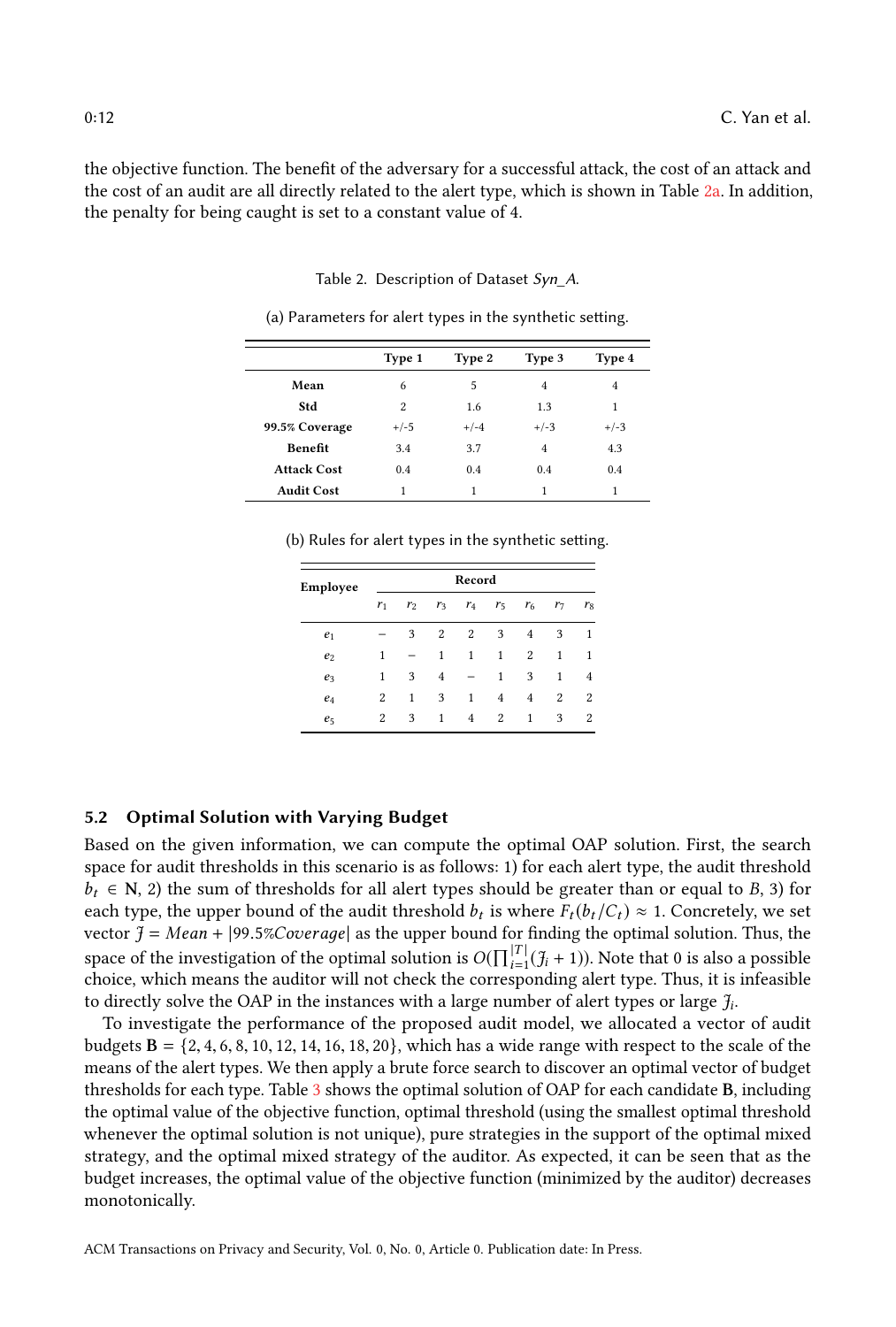<span id="page-12-0"></span>

| ID | <b>Budget</b> | <b>Optimal Objective Value</b> | <b>Optimal Threshold</b> | <b>Effective Pure Strategy</b>       | <b>Optimal Mixed Strategy</b>    |
|----|---------------|--------------------------------|--------------------------|--------------------------------------|----------------------------------|
|    | 2             | 12.2945                        | [1,1,1,1]                | [2,3,4,1][4,1,3,2][4,2,3,1][4,3,2,1] | [0.3566, 0.3780, 0.1210, 0.1444] |
| 2  | 4             | 7.7176                         | [2,1,1,2]                | [1,2,3,4][2,1,3,4][4,2,1,3][4,2,3,1] | [0.4664, 0.0052, 0.0934, 0.4350] |
|    | 6             | 3.2651                         | [2,2,2,2]                | [2,1,3,4][4,1,3,2][4,2,1,3][4,2,3,1] | [0.2748, 0.2341, 0.3293, 0.1618] |
| 4  | 8             | $-0.4517$                      | [3,3,2,2]                | [2,1,3,4][4,1,3,2][4,2,1,3][4,2,3,1] | [0.0762, 0.4600, 0.1329, 0.3309] |
|    | 10            | $-2.1314$                      | [3,3,3,3]                | [1,2,3,4][1,4,3,2][4,1,2,3][4,1,3,2] | [0.3926, 0.0788, 0.4080, 0.1206] |
| 6  | 12            | $-3.7345$                      | [4,4,3,3]                | [2,1,3,4][4,2,3,1][4,2,1,3][4,1,3,2] | [0.2028, 0.1554, 0.2076, 0.4342] |
|    | 14            | $-5.1645$                      | [5,4,3,3]                | [2,1,3,4][4,2,3,1][4,2,1,3][4,1,3,2] | [0.3559, 0.2199, 0.3176, 0.1066] |
| 8  | 16            | $-6.4510$                      | [6,5,4,4]                | [2,1,3,4][4,1,3,2][4,2,1,3][4,2,3,1] | [0.2431, 0.2636, 0.1728, 0.3205] |
| 9  | 18            | $-7.4649$                      | [7,6,5,5]                | [2,1,3,4][4,1,3,2][4,2,1,3][4,2,3,1] | [0.2710, 0.2630, 0.2054, 0.2615] |
| 10 | 20            | $-8.1561$                      | [9,7,6,6]                | [1,2,3,4][4,1,2,3][4,1,3,2][4,2,3,1] | [0.2398, 0.1742, 0.2275, 0.3585] |

Table 3. The optimal solution for the auditor under various budgets.

# 5.3 Findings

Our heuristic methods aim to find an approximate solution through major reductions in computation complexity. In this respect, the search step size  $\epsilon$  is a key factor to consider because it could lead the search into a locally optimal solution. To investigate the gap between the objective function with the optimal solution, as well as the influence of  $\epsilon$  on the gap, we performed experiments with a series of step sizes  $\epsilon = [0.05, 0.1, 0.15, 0.2, 0.25, 0.3, 0.35, 0.4, 0.45, 0.5]$  $\epsilon = [0.05, 0.1, 0.15, 0.2, 0.25, 0.3, 0.35, 0.4, 0.45, 0.5]$  $\epsilon = [0.05, 0.1, 0.15, 0.2, 0.25, 0.3, 0.35, 0.4, 0.45, 0.5]$  $\epsilon = [0.05, 0.1, 0.15, 0.2, 0.25, 0.3, 0.35, 0.4, 0.45, 0.5]$  $\epsilon = [0.05, 0.1, 0.15, 0.2, 0.25, 0.3, 0.35, 0.4, 0.45, 0.5]$ . Tables 4 and 5, summarize the results, where each cell consists of two items: 1) the minimized sum of the maximal utilities of all adversaries obtained using the heuristic method and 2) the corresponding audit threshold vector.

There are three findings worth highlighting. First, when  $\epsilon$  is fixed, the approximated values of the objective function decrease as the budget increases. This is akin to the trend shown in Table [3.](#page-12-0) Second, when the budget B is fixed, the approximated values achieved through ISHM and ISHM+CGGS exhibit a general growth trend as  $\epsilon$  increases. This occurs because larger shrink ratios increase the likelihood that the heuristic search will miss more of the good approximate solutions. Third, we find that the ISHM and ISHM+CGGS solutions are close to the optimal. To measure the solution quality as a function of  $\epsilon$ , we use  $\gamma_{\epsilon} = \frac{1}{|\mathbf{B}|}$ <br>the approximate optimal values in Tables 4 and 5.  $\frac{1}{|\mathbf{B}|}\sum_i^{|\mathbf{B}|}$  $\left|\frac{B}{i}\right| \left|\hat{S}_{B_i,\epsilon} - S_{B_i,\epsilon}\right| / |S_{B_i,\epsilon}|$ , where  $\hat{S}_{B_i,\epsilon}$  denotes the approximate optimal values in Tables [4](#page-13-1) and  $5$  and  $S_{B_i,\epsilon}$  denotes the optimal values provided by Table 3 Table [3.](#page-12-0)

In Table [6,](#page-14-1) it can be seen that ISHM (and solving the linear program to optimality) achieves solutions near 99% of the optimal (as denoted by  $\gamma_e^1$ ) when the step size  $\epsilon \leq 0.2$ . Even the approximately optimal solutions with  $\epsilon = 0.5$  have a good approximation ratio (above 89%). As such it appears optimal solutions with  $\epsilon = 0.5$  have a good approximation ratio (above 89%). As such, it appears that if we choose an appropriate  $\epsilon$  then ISHM can perform well that if we choose an appropriate  $\epsilon$ , then ISHM can perform well.

When we combine ISHM+CGGS (denoted by  $\gamma_e^2$ ), the approximation quality drops compared  $y_1^1$  as we would expect with the lone exception of  $(\epsilon = 0.4)$ . However  $y_1^2$  is very close to  $y_1^1$ to  $\gamma_{\epsilon}^1$ , as we would expect, with the lone exception of  $(\epsilon = 0.4)$ . However,  $\gamma_{\epsilon}^2$  is very close to  $\gamma_{\epsilon}^1$ , which suggests that our approximate column generation method does not significantly degrade the quality of the solution.

Next, we consider the computational burden for ISHM to achieve an approximate target of the optimal solution. Table [7](#page-14-2) provides the values of the threshold vectors under various B and  $\epsilon$ . It can be seen that the number of threshold candidates explored decreases as the step size grows. For a given  $\epsilon$ , the number of thresholds considered by the algorithm initially increases, but then drops as the audit budget increases. The reason that less effort is necessary at the extremes of the budget range is that the restart of the test for a single alert type (to find a better position) is invoked less frequently. By contrast, a larger amount of effort is required in the middle of the budget range due to more frequent restarts (although this yields only a small improvement).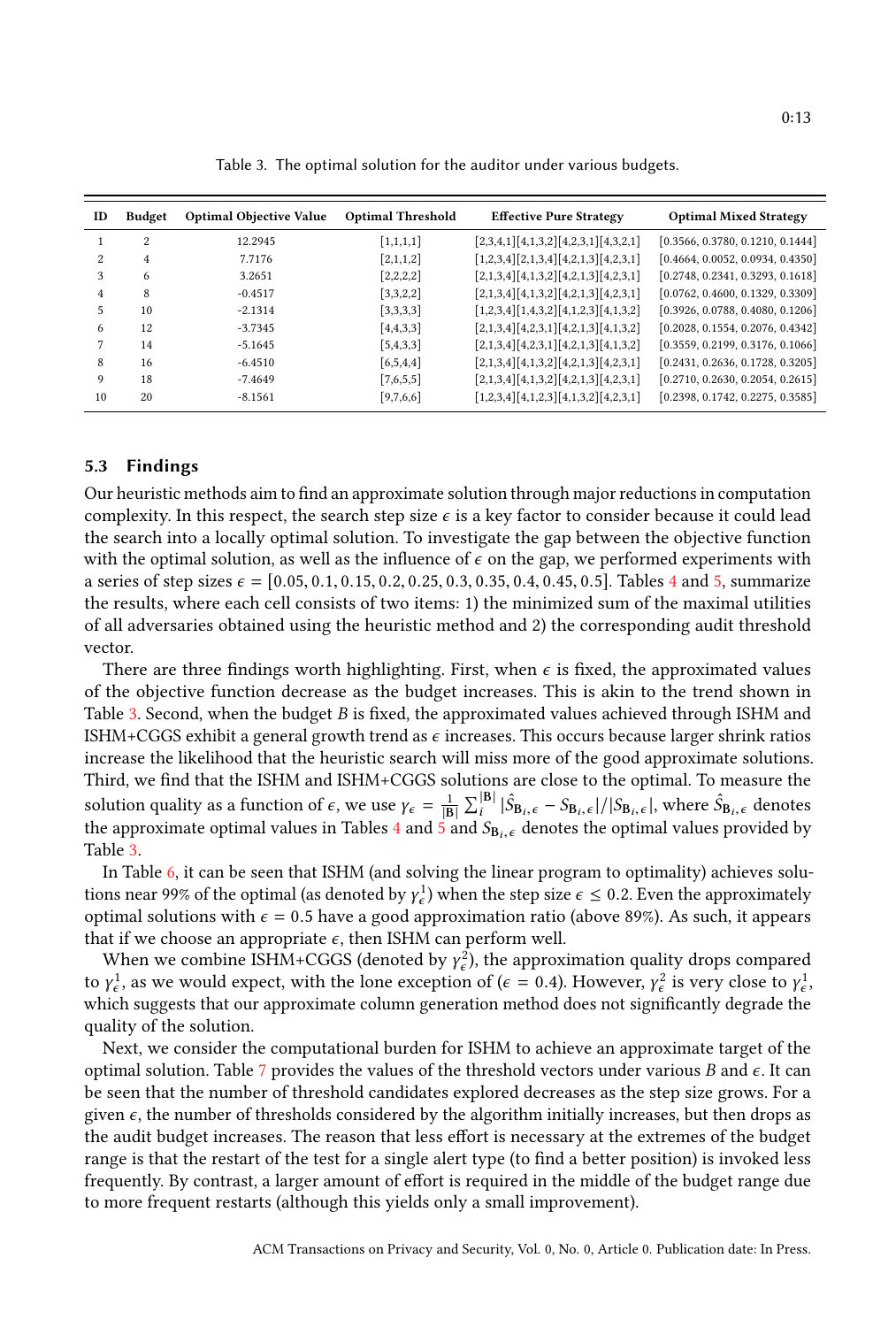Finally, we investigate the average number for the threshold vectors explored by the algorithm over the budget range B. For the various step sizes, we represent the results in vector form  $\mathscr{T} = [403, 223, 156, 121, 93, 86, 68, 66, 61, 47]$ . Dividing by the number of investigations needed to discover the optimal solution, the resulting ratio vector is  $\mathcal{T}' = [0.0831, 0.0460, 0.0321, 0.0251,$ 0.0198, 0.0190, 0.0163, 0.0182, 0.0206, 0.0210]. Thus, when  $\epsilon = 0.2$  (when both  $\gamma_{\epsilon}^1$  and  $\gamma_{\epsilon}^2$  are greater than 0.99) the number of thresholds explored is only 2.51% of the entire space. As such by greater than 0.99), the number of thresholds explored is only 2.51% of the entire space. As such, by<br>applying ISHM, the number of investigated threshold candidates can be greatly reduced without applying ISHM, the number of investigated threshold candidates can be greatly reduced without significantly sacrificing solution quality.

<span id="page-13-1"></span>Table 4. The approximation of the optimal solutions obtained by ISHM at various levels of B and  $\epsilon$ .

| $\boldsymbol{B}$ |                   |                           | Approximation of Optimal Loss of the Auditor and corresponding thresholds by ISHM |                   |                   |                   |                   |                   |                   |                   |
|------------------|-------------------|---------------------------|-----------------------------------------------------------------------------------|-------------------|-------------------|-------------------|-------------------|-------------------|-------------------|-------------------|
|                  | $\epsilon = 0.05$ | $\epsilon = 0.10$         | $\epsilon = 0.15$                                                                 | $\epsilon = 0.20$ | $\epsilon = 0.25$ | $\epsilon = 0.30$ | $\epsilon = 0.35$ | $\epsilon = 0.40$ | $\epsilon = 0.45$ | $\epsilon = 0.50$ |
| $\overline{2}$   | 12.2945           | 12.2945                   | 12.2958                                                                           | 12.2945           | 12.2958           | 12.3675           | 12.3675           | 12.2945           | 12.3675           | 12.3675           |
|                  | [10, 1, 1, 1]     | [9, 1, 1, 1]              | [9, 9, 1, 1]                                                                      | [8, 1, 1, 1]      | [8, 9, 1, 1]      | [7, 9, 7, 7]      | [7, 9, 7, 7]      | [6, 1, 1, 1]      | [6, 9, 7, 7]      | [5, 9, 7, 7]      |
| $\overline{4}$   | 7.7176            | 7.7176                    | 7.7176                                                                            | 7.7176            | 7.7176            | 7.7176            | 7.7181            | 7.8402            | 7.8402            | 7.9037            |
|                  | [2, 1, 1, 2]      | [2, 1, 1, 2]              | [2, 1, 1, 2]                                                                      | [2, 1, 1, 2]      | [2, 1, 1, 2]      | [2, 1, 1, 2]      | [2, 1, 7, 2]      | [1, 1, 7, 7]      | [1, 9, 1, 3]      | [11, 9, 1, 3]     |
| 6                | 3.2651            | 3.2651                    | 3.2651                                                                            | 3.2651            | 3.2651            | 3.2651            | 3.3267            | 3.2744            | 3.4549            | 3.4549            |
|                  | [2, 2, 2, 2]      | [2, 2, 2, 2]              | [2, 2, 2, 2]                                                                      | [2, 2, 2, 2]      | [2, 2, 2, 2]      | [2, 2, 2, 2]      | [3, 3, 2, 2]      | [2, 3, 2, 2]      | [11, 2, 3, 3]     | [11, 2, 3, 3]     |
| 8                | $-0.4517$         | $-0.4517$                 | $-0.4517$                                                                         | $-0.4517$         | $-0.4517$         | $-0.3508$         | $-0.4517$         | $-0.4116$         | $-0.3730$         | $-0.2910$         |
|                  | [3, 3, 2, 2]      | [3, 3, 2, 2]              | [3, 3, 2, 2]                                                                      | [3, 3, 2, 2]      | [3, 3, 2, 2]      | [4, 4, 2, 2]      | [3, 3, 2, 2]      | [11, 3, 2, 2]     | [3, 4, 3, 3]      | [5, 4, 3, 3]      |
| 10               | $-2.1314$         | $-2.1314$                 | $-2.1314$                                                                         | $-2.1314$         | $-2.1314$         | $-1.9693$         | $-1.9996$         | $-2.0119$         | $-2.0755$         | $-2.0037$         |
|                  | [3, 3, 3, 3]      | [3, 3, 3, 3]              | [3, 3, 3, 3]                                                                      | [3, 3, 3, 3]      | [3, 3, 3, 3]      | [4, 4, 4, 4]      | [4, 3, 4, 4]      | [3, 3, 4, 4]      | [3, 4, 3, 3]      | [5, 4, 3, 3]      |
| 12               | $-3.7345$         | $-3.7345$                 | $-3.7345$                                                                         | $-3.7345$         | $-3.7345$         | $-3.5991$         | $-3.5627$         | $-3.4854$         | $-3.6533$         | $-3.6873$         |
|                  | [4, 4, 3, 3]      | [4, 4, 3, 3]              | [4, 4, 3, 3]                                                                      | [4, 4, 3, 3]      | [4, 4, 3, 3]      | [4, 4, 4, 4]      | [4, 5, 4, 4]      | [6, 5, 4, 4]      | [6, 4, 3, 3]      | [5, 4, 3, 3]      |
| 14               | $-5.0713$         | $-5.0713$                 | $-5.0430$                                                                         | $-5.0430$         | $-5.0713$         | $-5.0962$         | $-5.0350$         | $-5.0629$         | $-5.0713$         | $-5.0713$         |
|                  | [9, 4, 3, 5]      | [9, 4, 3, 5]              | [11, 5, 3, 3]                                                                     | [11, 5, 3, 3]     | [5, 4, 3, 5]      | [7, 4, 4, 4]      | [7, 5, 4, 4]      | [6, 5, 4, 4]      | [6, 4, 3, 7]      | [5, 4, 3, 7]      |
| 16               | $-6.4510$         | $-6.4510$                 | $-6.4363$                                                                         | $-6.4510$         | $-6.3823$         | $-6.4135$         | $-6.4363$         | $-6.4510$         | $-6.3225$         | $-6.1149$         |
|                  | [6, 5, 4, 4]      | [6, 5, 4, 4]              | [7, 5, 4, 4]                                                                      | [6, 5, 4, 4]      | [6, 6, 5, 5]      | [7, 6, 4, 4]      | [7, 5, 4, 4]      | [6, 5, 4, 4]      | [6, 9, 7, 7]      | [5, 9, 7, 7]      |
| 18               | $-7.4649$         | $-7.4649$                 | $-7.4600$                                                                         | $-7.4490$         | $-7.4585$         | $-7.4490$         | $-7.4320$         | $-7.3956$         | $-7.3612$         | $-6.1149$         |
|                  | [7, 6, 5, 5]      | [7, 6, 5, 5]              | [7, 7, 5, 5]                                                                      | [8, 7, 5, 5]      | [8, 6, 5, 5]      | [7, 6, 7, 7]      | [7, 9, 7, 7]      | [11, 9, 7, 4]     | [6, 9, 7, 7]      | [5, 9, 7, 7]      |
| 20               | $-8.1561$         | $-8.1561$                 | $-8.1548$                                                                         | $-8.1523$         | $-8.1520$         | $-8.1308$         | $-8.1138$         | $-7.6619$         | $-7.3612$         | $-6.1149$         |
|                  | [9, 7, 6, 6]      | $\left[9, 7, 6, 6\right]$ | [9, 7, 7, 7]                                                                      | [8, 7, 7, 7]      | [8, 9, 7, 7]      | [11, 6, 7, 7]     | [7, 9, 7, 7]      | [11, 9, 7, 4]     | [6, 9, 7, 7]      | [5, 9, 7, 7]      |

# <span id="page-13-0"></span>6 MODEL EVALUATION

The previous results suggest ISHM and CGGS can be efficient and effective in solving the OAP in a small controlled environment. Here, we investigate the performance of the proposed gametheoretical audit model on more realistic and larger datasets. This evaluation consists of comparing the quality of solutions of OAP with several natural alternative auditing strategies.

The first dataset, Rea\_A, corresponds to the EMR access logs of Vanderbilt University Medical Center (VUMC). This dataset is notable because VUMC privacy officers rely on this data to conduct retrospective audits to determine if there are accesses that violate organizational policy. The central goal in this use case is to preserve patient privacy. Given that this is not a publicly available dataset, we conducted experiments with a second dataset, Rea\_B, which consists of public observations of credit card applications. It labels applicants as having either low or high risk of fraud. We provide an audit mechanism to capture events of credit card fraud based on the features in this dataset. We use Rea\_B to demonstrate the broad applicability of the proposed approaches and enable replication of our results.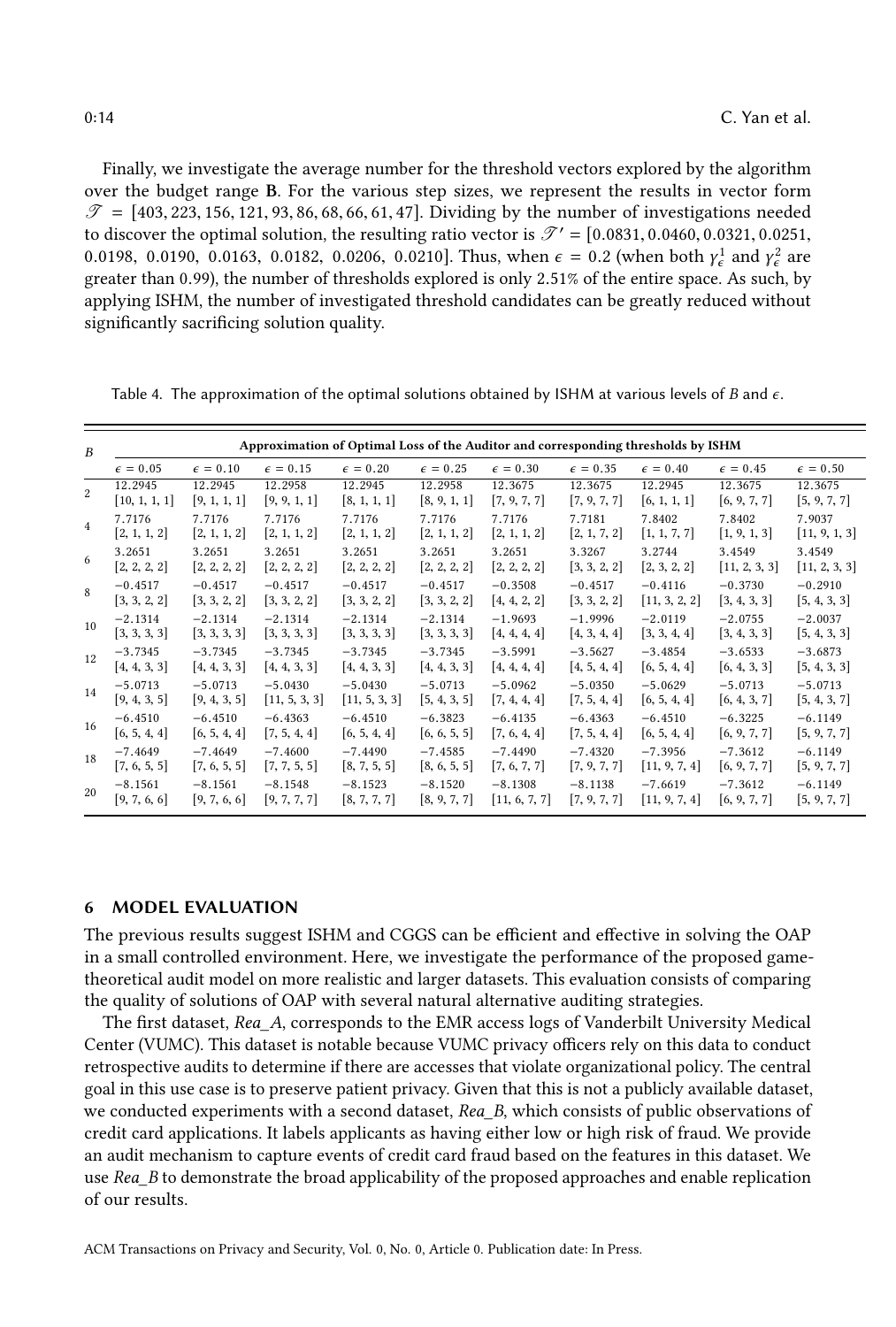| $\boldsymbol{B}$ |                   |                   |                   |                           |                   | Approximation of Optimal Loss of the Auditor and corresponding thresholds by ISHM + CGGS |                   |                           |                   |                          |
|------------------|-------------------|-------------------|-------------------|---------------------------|-------------------|------------------------------------------------------------------------------------------|-------------------|---------------------------|-------------------|--------------------------|
|                  | $\epsilon = 0.05$ | $\epsilon = 0.10$ | $\epsilon = 0.15$ | $\epsilon = 0.20$         | $\epsilon = 0.25$ | $\epsilon = 0.30$                                                                        | $\epsilon = 0.35$ | $\epsilon = 0.40$         | $\epsilon = 0.45$ | $\epsilon = 0.50$        |
| $\overline{2}$   | 12.2967           | 12.2967           | 12.3096           | 12.2967                   | 12.3096           | 12.3677                                                                                  | 12,3677           | 12,2967                   | 12.3677           | 12.3677                  |
|                  | [1, 1, 1, 1]      | [1, 1, 1, 1]      | [9, 9, 1, 1]      | [1, 1, 1, 1]              | [8, 9, 1, 1]      | [7, 9, 7, 7]                                                                             | [7, 9, 7, 7]      | [1, 1, 1, 1]              | [6, 9, 7, 7]      | [5, 9, 7, 7]             |
| $\overline{4}$   | 7.7214            | 7.7214            | 7.7346            | 7.7214                    | 7.7346            | 7.7346                                                                                   | 7.7346            | 7.9151                    | 7.8402            | 7.9045                   |
|                  | [2, 1, 1, 2]      | [2, 1, 1, 2]      | [2, 9, 1, 2]      | [2, 1, 1, 2]              | [2, 9, 1, 2]      | [2, 9, 1, 2]                                                                             | [2, 9, 1, 2]      | [1, 1, 1, 7]              | [1, 9, 1, 3]      | [11, 9, 1, 3]            |
| 6                | 3.2755            | 3.2755            | 3.2755            | 3.2755                    | 3.2755            | 3.2755                                                                                   | 3.3628            | 3.3267                    | 3.4897            | 3.3099                   |
|                  | [2, 2, 2, 2]      | [2, 2, 2, 2]      | [2, 2, 2, 2]      | [2, 2, 2, 2]              | [2, 2, 2, 2]      | [2, 2, 2, 2]                                                                             | [3, 3, 2, 2]      | [2, 3, 2, 2]              | [11, 2, 3, 3]     | [2, 2, 3, 3]             |
| 8                | $-0.4422$         | $-0.4422$         | $-0.4422$         | $-0.4422$                 | $-0.2761$         | $-0.3300$                                                                                | $-0.4006$         | $-0.4422$                 | $-0.3404$         | $-0.2761$                |
|                  | [3, 3, 2, 2]      | [3, 3, 2, 2]      | [3, 3, 2, 2]      | [3, 3, 2, 2]              | [5, 2, 2, 7]      | [4, 4, 2, 2]                                                                             | [4, 3, 2, 2]      | [3, 3, 2, 2]              | [3, 4, 3, 3]      | [5, 2, 3, 3]             |
| 10               | $-2.1203$         | $-2.1203$         | $-2.1203$         | $-2.1203$                 | $-2.1203$         | $-1.9503$                                                                                | $-1.9873$         | $-2.0091$                 | $-2.0612$         | $-1.9508$                |
|                  | [3, 3, 3, 3]      | [3, 3, 3, 3]      | [3, 3, 3, 3]      | [3, 3, 3, 3]              | [3, 3, 3, 3]      | [4, 4, 4, 4]                                                                             | [4, 3, 4, 4]      | [3, 3, 4, 4]              | [3, 4, 3, 3]      | [5, 4, 3, 3]             |
| 12               | $-3.7215$         | $-3.7215$         | $-3.7215$         | $-3.7215$                 | $-3.7215$         | $-3.5832$                                                                                | $-3.5448$         | $-3.4326$                 | $-3.6383$         | $-3.6768$                |
|                  | [4, 4, 3, 3]      | [4, 4, 3, 3]      | [4, 4, 3, 3]      | [4, 4, 3, 3]              | [4, 4, 3, 3]      | [4, 4, 4, 4]                                                                             | [4, 5, 4, 4]      | [6, 5, 4, 4]              | [6, 4, 3, 3]      | [5, 4, 3, 3]             |
| 14               | $-5.0709$         | $-5.1529$         | $-5.0430$         | $-5.0700$                 | $-5.0698$         | $-5.0857$                                                                                | $-5.0125$         | $-5.0494$                 | $-5.0698$         | $-5.0706$                |
|                  | [5, 9, 3, 4]      | [5, 4, 4, 4]      | [9, 4, 3, 3]      | $\left[6, 5, 3, 4\right]$ | [6, 4, 3, 7]      | $\vert 7, 4, 4, 4 \vert$                                                                 | [7, 5, 4, 4]      | $\left[6, 5, 4, 4\right]$ | [6, 4, 3, 7]      | $\vert 5, 4, 3, 7 \vert$ |
| 16               | $-6.4394$         | $-6.4394$         | $-6.4258$         | $-6.4394$                 | $-6.3683$         | $-6.4008$                                                                                | $-6.4258$         | $-6.4394$                 | $-6.3038$         | $-6.1149$                |
|                  | [6, 5, 4, 4]      | [6, 5, 4, 4]      | [7, 5, 4, 4]      | [6, 5, 4, 4]              | [6, 6, 5, 5]      | $\vert 7, 6, 4, 4 \vert$                                                                 | [7, 5, 4, 4]      | [6, 5, 4, 4]              | [6, 9, 7, 7]      | [5, 9, 7, 7]             |
| 18               | $-7.4524$         | $-7.4524$         | $-7.4465$         | $-7.4363$                 | $-7.4472$         | $-7.4359$                                                                                | $-7.4171$         | $-7.3825$                 | $-7.3612$         | $-6.1149$                |
|                  | [7, 6, 5, 5]      | [7, 6, 5, 5]      | [7, 7, 5, 5]      | [8, 7, 5, 5]              | [8, 6, 5, 5]      | [7, 6, 7, 7]                                                                             | [7, 9, 7, 7]      | [11, 5, 7, 7]             | [6, 9, 7, 7]      | [5, 9, 7, 7]             |
| 20               | $-8.1448$         | $-8.1448$         | $-8.1433$         | $-8.1398$                 | $-8.1388$         | $-8.1207$                                                                                | $-8.1043$         | $-7.6619$                 | $-7.3612$         | $-6.1149$                |
|                  | [9, 7, 6, 6]      | [9, 7, 6, 6]      | [9, 7, 7, 7]      | [8, 7, 7, 7]              | [8, 9, 7, 7]      | [11, 6, 7, 7]                                                                            | [7, 9, 7, 7]      | [11, 9, 7, 4]             | [6, 9, 7, 7]      | [5, 9, 7, 7]             |

<span id="page-14-0"></span>Table 5. The approximation of the optimal solutions obtained by ISHM + CGGS at various levels of B and  $\epsilon$ .

<span id="page-14-1"></span>Table 6. The average precision over the budget vector B by applying ISHM and ISHM+CGGS.

| $\epsilon$ | $0.05$ $0.10$                                                                                                                          |  | $0.15$ $0.20$ $0.25$ $0.30$ $0.35$ |  | $0.40 \t 0.45$ | 0.50 |
|------------|----------------------------------------------------------------------------------------------------------------------------------------|--|------------------------------------|--|----------------|------|
|            | $0.9982$ $0.9982$ $0.9973$ $0.9974$ $0.9970$ $0.9634$ $0.9830$ $0.9680$ $0.9549$ $0.8982$                                              |  |                                    |  |                |      |
|            | $0.9943 \qquad 0.9959 \qquad 0.9932 \qquad 0.9940 \qquad 0.9560 \qquad 0.9562 \qquad 0.9684 \qquad 0.9700 \qquad 0.9452 \qquad 0.8966$ |  |                                    |  |                |      |

<span id="page-14-2"></span>Table 7. The number of threshold vectors checked by ISHM with a given budget B and step size  $\epsilon$ .

| $\epsilon$ |             |     |     |     |     | В   |       |     |     |     |
|------------|-------------|-----|-----|-----|-----|-----|-------|-----|-----|-----|
|            | $2^{\circ}$ | 4   | -6  | 8   | 10  |     | 12 14 | 16  | 18  | 20  |
| 0.10       | 251         | 267 | 255 | 243 | 235 | 227 | 199   | 207 | 191 | 171 |
| 0.20       | 128         | 144 | 148 | 140 | 132 | 124 | 108   | 108 | 92  | 84  |
| 0.30       | 65          | 109 | 101 | 93  | 85  | 85  | 81    | 77  | 69  | 65  |
| 0.40       | 74          | 66  | 78  | 70  | 70  | 62  | 62    | 62  | 50  | 50  |
| 0.50       | 35          | 43  | 47  | 47  | 47  | 47  | 43    | 35  | 35  | 35  |

# 6.1 Data Overview

Rea\_A consists of the VUMC EMR access logs for 28 continuous workdays during 2017. There are 48.6M access events, 38.7M (79.[5](#page-14-3)%) of which are repeated accesses.<sup>5</sup> We filtered out the repeated accesses to focus on the distinct user-patient relationships established on a daily basis. The mean and standard deviation of daily access events was <sup>355</sup>,602.<sup>18</sup> and <sup>195</sup>,144.99, respectively. The features for each event include: 1) timestamp, 2) patient ID, 3) employee ID, 4) patient's residential address, 5) employee's residential address, 6) employee's VUMC department affiliation and 7) indication of if a patient is an employee. We focus on the following alert types: 1) employee and patient share the same last name, 2) employee and patient work in the same VUMC department, 3)

<span id="page-14-3"></span> $^{5}\rm{We}$  define a repeated access as an access that is committed by the same employee to the same patient's EMR on the same day.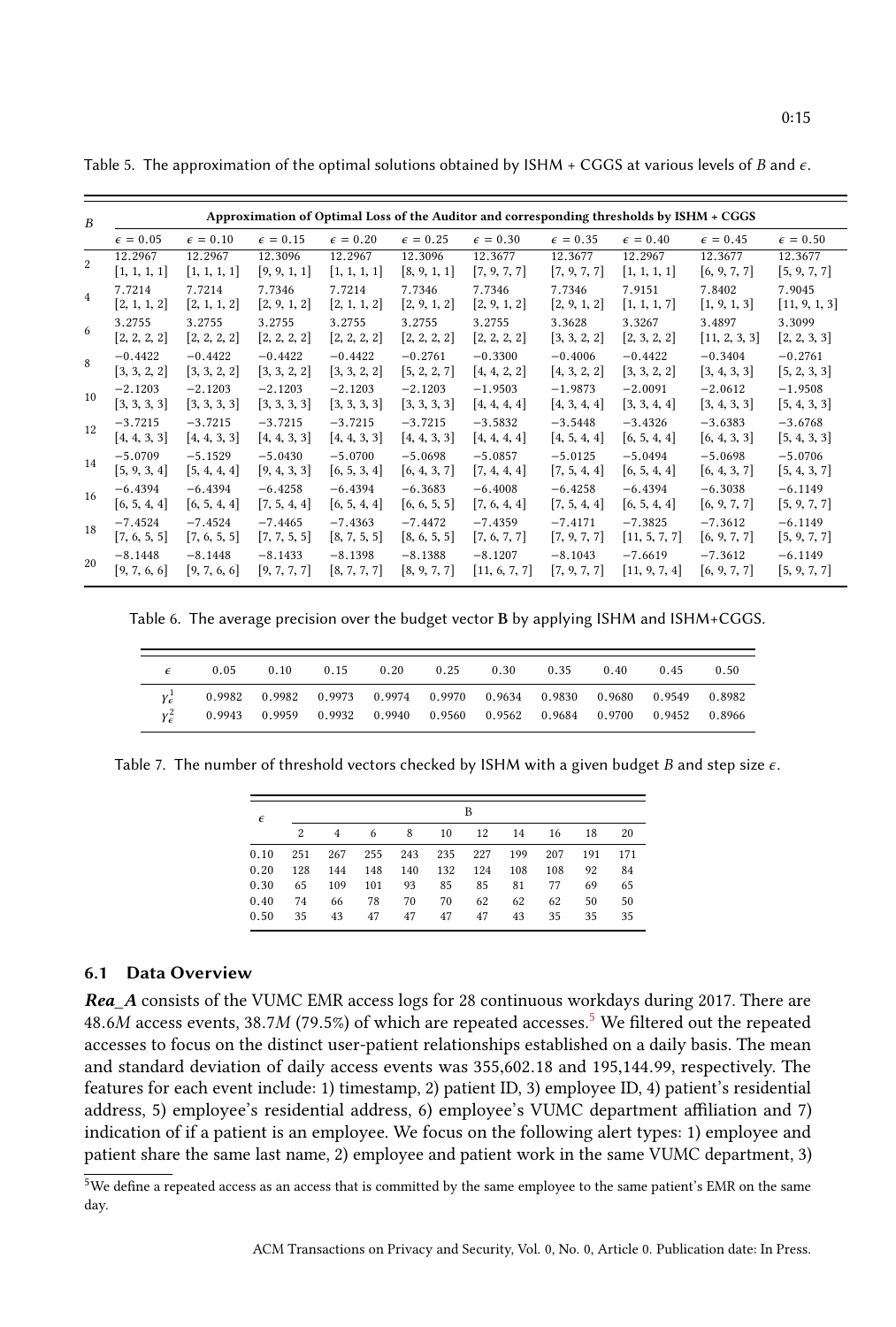<span id="page-15-0"></span>

| ID             | <b>Alert Type Description</b>                                | Mean   | Std   |
|----------------|--------------------------------------------------------------|--------|-------|
|                | Same Last Name                                               | 183.21 | 46.40 |
| 2              | Department Co-worker                                         | 32.18  | 23.14 |
| 3              | Neighbor ( $\leq 0.5$ miles)                                 | 113.89 | 80.44 |
| $\overline{4}$ | Last Name; Same address                                      | 15.43  | 14.61 |
| 5              | Last Name; Neighbor ( $\leq 0.5$ miles)                      | 23.75  | 11.07 |
| 6              | Same address; Neighbor ( $\leq 0.5$ miles)                   | 20.07  | 11.49 |
| 7              | Last Name; Same address; Neighbor $(\leq 0.5 \text{ miles})$ | 32.07  | 16.54 |

Table 8. Description of the EMR alert types.

employee and patient share the same residential address, and 4) employee and patient are neighbors within a distance threshold.

In certain cases, the same access may generate multiple alerts, each with a distinct type. For example, if a husband, who is a BMRC employee, accesses his wife's EMR, then two alert types may be triggered: 1 (same last name) and 3 (same address). We, therefore, redefine the set of alert types to also consider combinations of alert categories. The resulting set of alert types is detailed in Table [8.](#page-15-0)

We label each access event in the logs with a corresponding alert type or as "benign" (i.e., no alerts generated). To evaluate our methods, we choose a random sample of 50 employees and patients who generate at least one alert. This set of employees and the set of patients then results in 2500 potential accesses, where each employee can access each patient.

We let the probability that an employee could be malicious be 1, which is artificially high, but enables us to clearly compare the methods in the experiments. The benefit vector for the adversary is  $[10, 12, 12, 24, 25, 25, 27]$  for the corresponding categories of alert types  $(1-7$  in Table [8\)](#page-15-0). The penalty for capture is set to 15. We set the cost of both an attack and an audit to 1. We acknowledge that the model parameters are *ad hoc*, but this does not affect the results of our comparative analysis. In practice, this would be accomplished based on expert opinion, but is outside the scope of this study.

Rea\_B is the Statlog (German Credit Data) dataset available from the UCI Machine Learning Repository. Rea\_B contains 1000 credit card applications. It is composed of 20 attributes describing the status of the applicants pertaining to their credit risk. Before issuing a credit card, banks would determine if it could be fraudulent based on the features in the data. Nevertheless, no screening process is perfect, and given a large number of applications, applications will require retrospective audits to determine whether specific applications should be canceled. Thus, alerts in this setting aim to indicate potential fraud and a subset of such alerts are chosen for a time-consuming auditing process. Leveraging the provided features, we define 5 alert types, which are triggered by the specific combinations of attribute values and the purpose of the application. The 8 selected purposes of application are the "victims" in our audit model. Table [9](#page-16-0) summarizes how alerts are triggered. In the description field, italicized words represent the purpose of the application, while the other words represent feature values.

We used the 5 alert categorizations discussed above to label the 1000 applications with alert types, excluding any that fail to receive a label. Among these, we randomly selected 100 applicants who may choose to "attack" one of the 8 purposes of credit card applications, for a total of 800 possible events. The benefit vector for the adversary is [15, <sup>15</sup>, <sup>14</sup>, <sup>20</sup>, <sup>18</sup>] for each of the alert types generated, respectively. We set the penalty for detection to 20 and costs for attack and audit were both set to 1. Again, to facilitate comparison we set  $p_e = 1$  in all cases.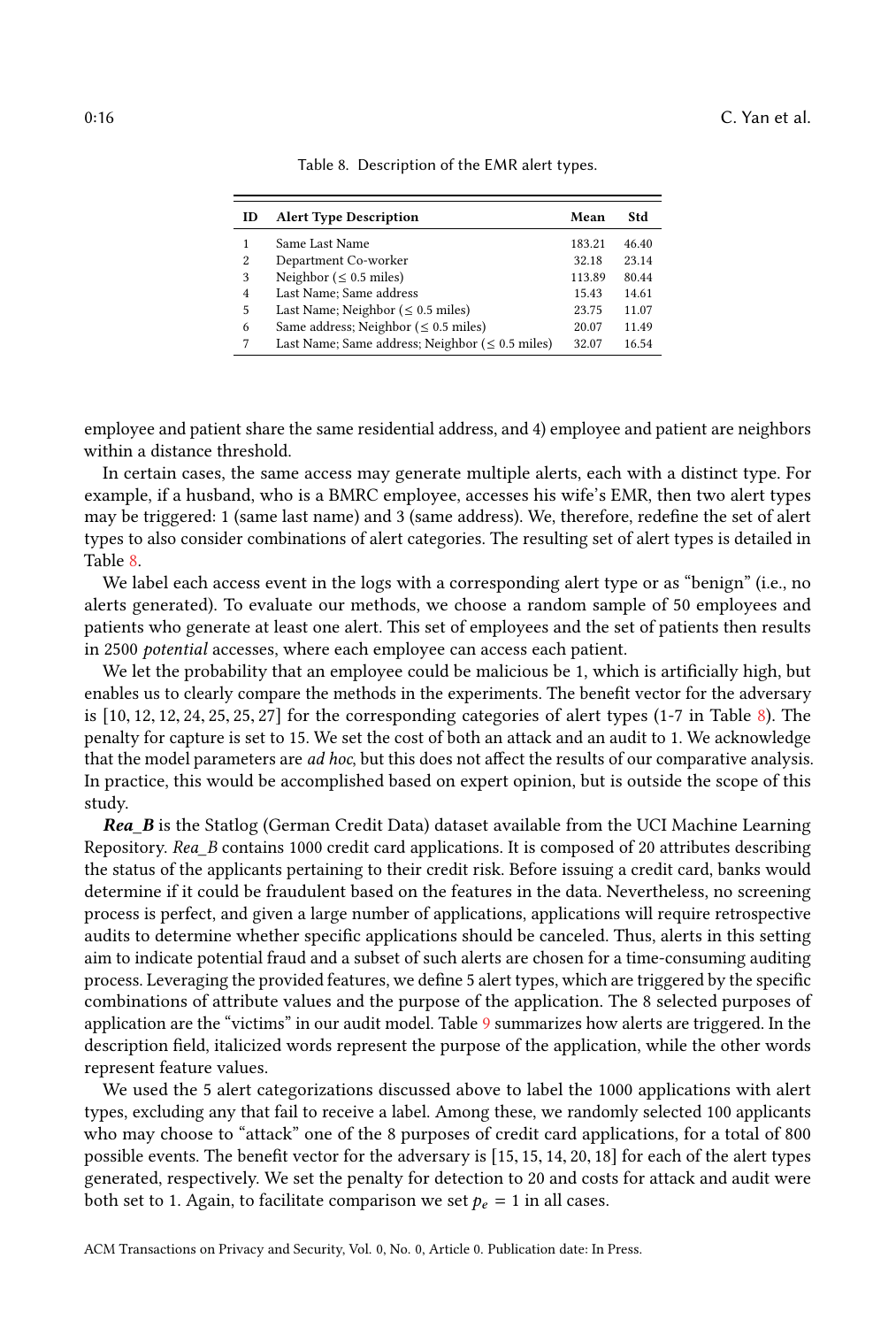<span id="page-16-0"></span>

| ID | <b>Alert type Description</b>               | Mean   | Std   |
|----|---------------------------------------------|--------|-------|
|    | No checking account, Any purpose            | 370.04 | 15.81 |
| 2  | Checking $< 0$ , New car, Education         | 82.42  | 7.87  |
| 3  | Checking > 0, Unskilled, Education          | 513    | 2.08  |
| 4  | Checking $> 0$ , Unskilled, Appliance       | 28.21  | 5 25  |
| 5  | Checking $> 0$ , Critical account, Business | 831    | 2.96  |

Table 9. Description of the defined alert types.

#### 6.2 Comparison with Baseline Alternatives

The performance of the proposed audit model was investigated by comparing with several natural alternative audit strategies as baselines. The first alternative is to randomize the audit order over alert types, which we call *Audit with random orders of alert types*. Though random, this strategy mimics the reality of random reporting (e.g., where a random patient calls a privacy official to look into alleged suspicious behavior with respect to the use of their EMR). In this case, we adopt the thresholds out of the proposed model with  $\epsilon = 0.1$  to investigate the performance. The second alternative is to randomize the audit thresholds. We refer to this policy as Audit with random *thresholds.* For this policy, we assume that 1) the auditor's choice satisfies  $\sum_i b_i \geq B$  and 2) the auditor has the ability to find the optimal audit order after deciding upon the thresholds. The third auditor has the ability to find the optimal audit order after deciding upon the thresholds. The third alternative is a naive greedy audit strategy, where the auditor prioritizes alert types according to their utility loss (i.e., greater consequence of violations). In this case, the auditor investigates as many alerts of a certain type as possible before moving on to the next type in the order. For our experiments, when the alert type order is based on the loss of the auditor, which is the benefit the adversary receives when they execute a successful attack. Thus, we refer to this strategy as Audit based on benefit.

The following performance comparisons are assessed over a broad range of auditing budgets. For our model, we present the values of the objective function with three different instances of the step size  $\epsilon$  in ISHM: [0.[1](#page-17-0), 0.[2](#page-17-1), 0.3]. Figures 1 and 2 summarize the performance of the proposed audit model and three alternative audit strategies for Rea\_A and Rea\_B, respectively.

For dataset Rea A, the range of B was set to 10 through 100. The budget of 100 covers about  $1/4$ of the sum of the means of the seven alert types. In reality, such coverage is quite high. By applying the proposed audit model, we approximately solve the OAP given B and  $\epsilon$ . For Audit with random orders of alert types, we assign the audit thresholds using ISHM with  $\epsilon = 0.1$ . The randomization is repeated 2000 times without replacement. As for Audit with random thresholds, we randomly generate the audit thresholds to solve the corresponding LP, which are repeated 5000 times. For Audit based on benefit, we randomly sample 2000 instances of Z based on the distributions of alert types learned from the dataset.

Based on Figure [1,](#page-17-0) there are several findings we wish to highlight. First, in our model, as the audit budget increases, the auditor's loss decreases. At the high end, when  $B \ge 90$ , the auditor's loss is zero, which, in the VUMC audit setting, implies that all the potential adversaries are deterred from an attack. This valuation of B is smaller than  $1/4$  of the sum of distribution means of all alert types. The reason for this phenomenon stems from the fact that when the audit budget increases, the audit model finding better approximations of the optimal audit thresholds, which, in turn, enables the auditor to significantly limit the potential gains of the adversaries. Second, our proposed model significantly outperforms all of the baselines. Third, even though Audit with random orders of alert types uses approximated audit thresholds, the auditor's loss is substantially greater than our proposed approach. However, the auditor's losses for the alternatives approach ours when  $B = 20$ .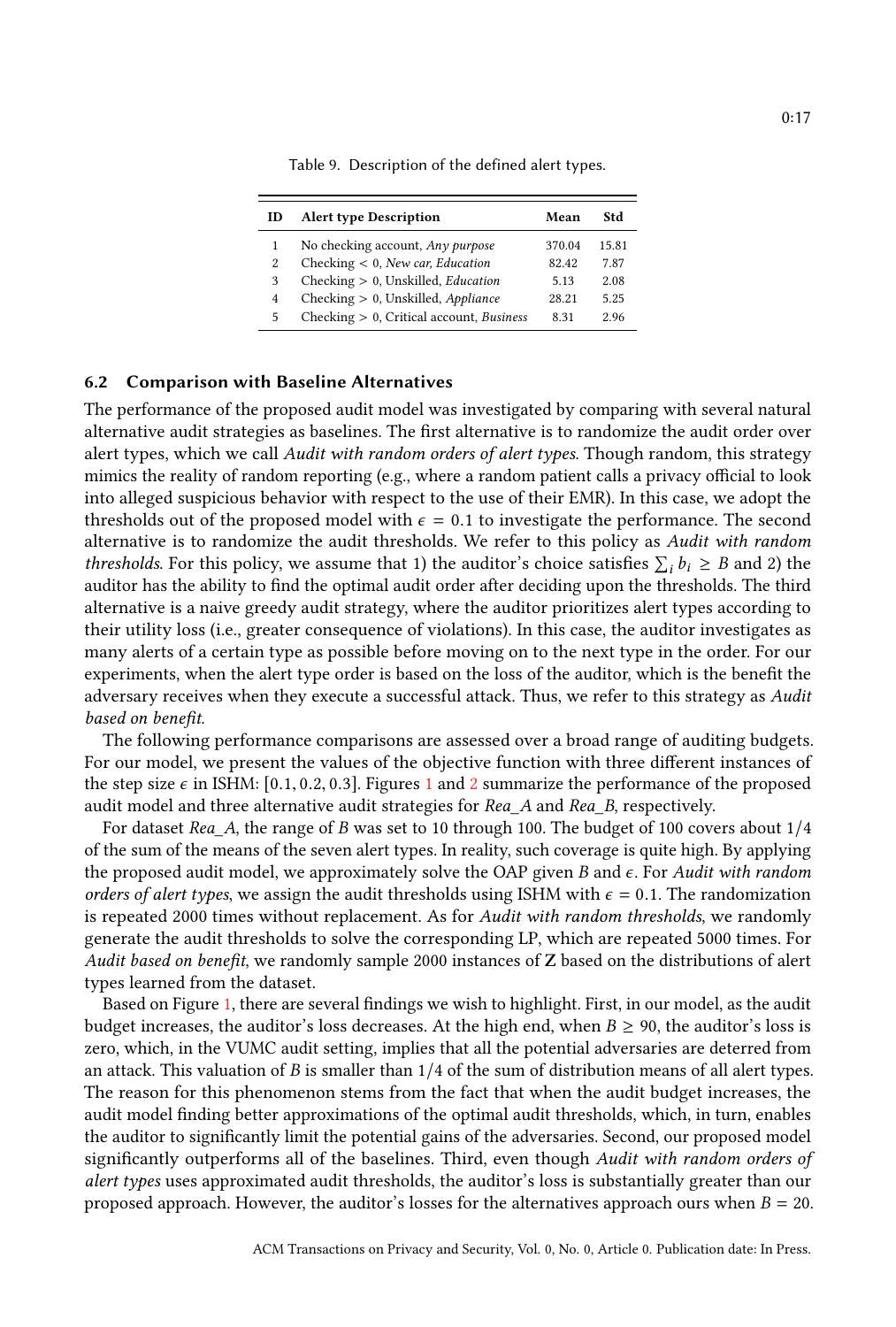This is because the thresholds are  $[0, 0, 0, 7, 0, 11, 8]$ , such that the audit order is less of a driver than in other situations. Fourth, Audit based on benefit tends to have very poor performance compared to other policies. This is because when the audit order is fixed (or is predictable), adversaries have greater evasion ability and attack more effectively. Fifth, Audit with random thresholds tends to outperform the other baselines but is still significantly worse than our approach. The is because the auditor has the ability to search for the optimal audit policy, but the thresholds are randomly assigned such that they are hampered in achieving the best solution.

<span id="page-17-0"></span>

Fig. 1. Auditor's loss in the proposed and baseline models in the Rea A dataset.

For the credit card application scenario, Figure [2](#page-17-1) compares the auditor's loss in our heuristics and the three baselines. For dataset Rea  $B$ , the range for B is 10 to 250 with a step size of 20. As expected, as the budget increases, the auditor sustains a decreasing average loss. It can be seen that the proposed audit model significantly outperforms the alternative baselines. Specifically, as the auditing budget increases, the auditor's loss trends towards, and becomes, 0 in our approach. This means that the attackers are completely deterred. For the alternatives, as before, Audit with random thresholds outperforms other strategies. And, just as before, the strategy that greedily audits alert types (in order of loss) tends to perform quite poorly.

<span id="page-17-1"></span>

Fig. 2. Loss of the auditor in the proposed and alternatives audit model in the Rea\_B dataset.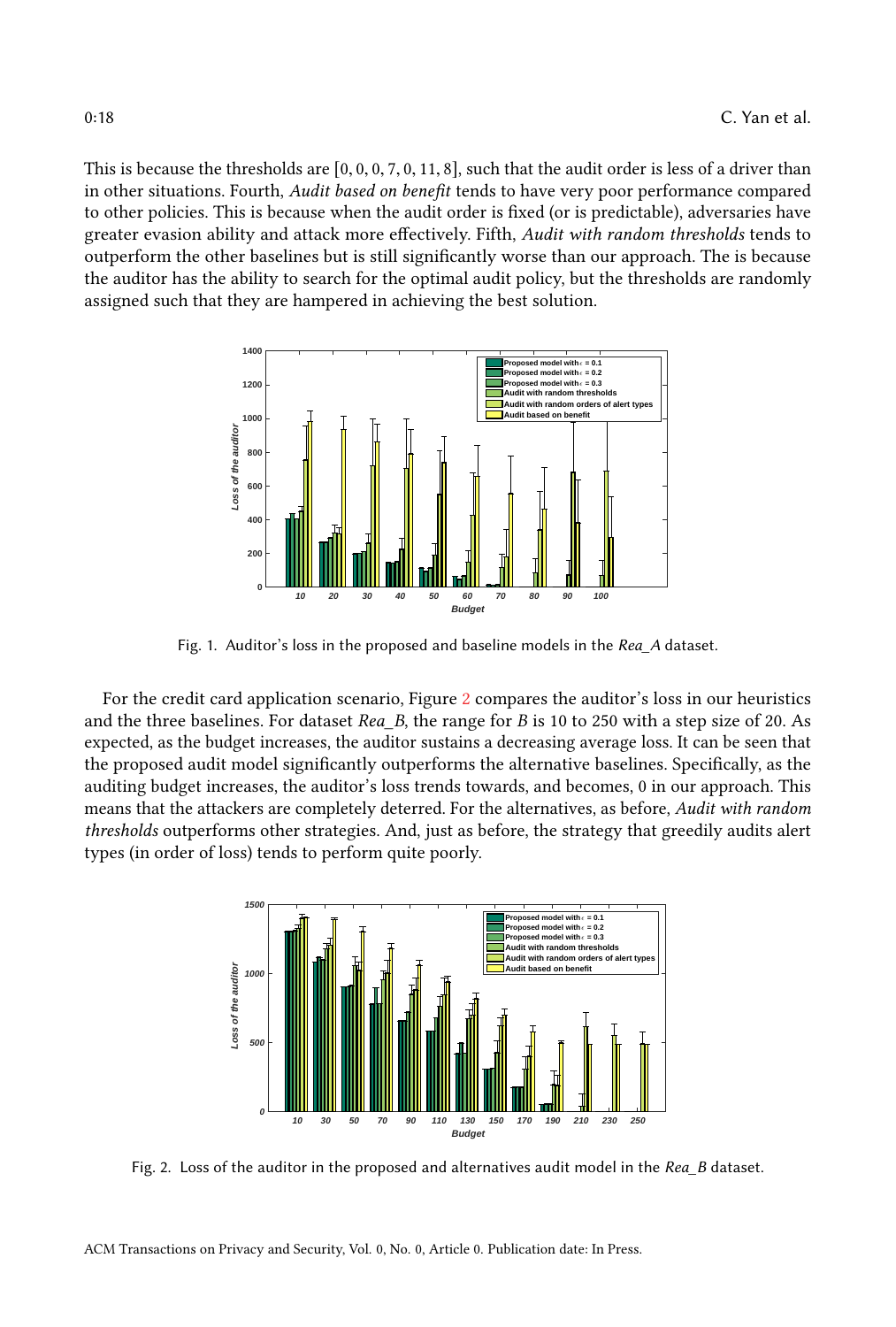# <span id="page-18-0"></span>7 DISCUSSION AND CONCLUSIONS

TDMTs are usually deployed in database systems to address a variety of attacks that originate from within and beyond an organization. However, an overwhelming alert volume is far beyond the capability of auditors with limited resources. Our research illustrates that policy compliance auditing, as a significant component of database management, can be improved by prioritizing which alerts to focus on via a game theoretic framework, allowing auditing policies to make the best use of limited auditing resources while simultaneously accounting for the strategic behavior of potential policy violators. This is notable because auditing is critical to a wide range of management requirements, including privacy breach and financial fraud investigations. As such, this model and the effective heuristics we offer in this study fill a major gap in the field.

There are several limitations of our approach that we wish to highlight as opportunities for future investigations. First, there are limitations to the parameterization of the game. One notable aspect is that we assumed that the game has a zero-sum property. Yet in reality, this may not be the case. For example, an auditor is likely to be concerned less about the cost incurred by an adversary for executing an attack and more concerned about the losses that arise from successful violations Additionally, while our experiments show the proposed audit model outperforms natural alternatives, it is unclear how sensitive this result is to parameter variations. Thus, a fruitful direction of research is in the payoff structures and how they influence the performance of the model.

A second set of limitations stems from the assumptions we rely upon. In particular, we assumed that each attack is instantaneous, which turned the problem into a one-shot two-stage game. However, attacks in the wild may require multiple cycles to fully execute, such that the auditor may be able to capture the attacker before they complete their exploit. To address such a setting, a temporal audit model may complement the approach introduced in this paper. Furthermore, our model is predicated on an environment in which the auditor has complete knowledge, including the identities, about the set of potential adversaries. However, in practice, one player can hardly know everything about the other. Thus, a natural follow-up investigation is to relax such a strong assumption by involving uncertainty in the knowledge of the players.

A third limitation is in the economic premise of the attack. Specifically, we expected the interaction between the auditor and adversaries as fully rational. In reality, adversaries may be bounded in their rationality, and an important extension would be to generalize the model consider such behavior.

### 8 CONCLUSION

Prioritizing the alerts raised by TDMT modules can enable effective auditing of privacy- and security-related incidents. This paper introduced a game theoretic model to represent the strategic interactions between an auditor and a set of potential adversaries. We showed that discovering the optimal prioritization of alerts is NP-hard, but that several efficient search heuristics can be designed to solve the problem. Using a controlled, synthetic, dataset, we proved that the heuristics can achieve a performance that is close to the optimal solution. And, using several different types of datasets illustrated that the heuristics are substantially more effective at prioritization than typical auditing strategies invoked in practice. We did, however, make several simplifying assumptions regarding the behavior of the adversaries and the parameterization of the variables in the model, but believe that this research provides a foundation for further investigation in alert prioritization games.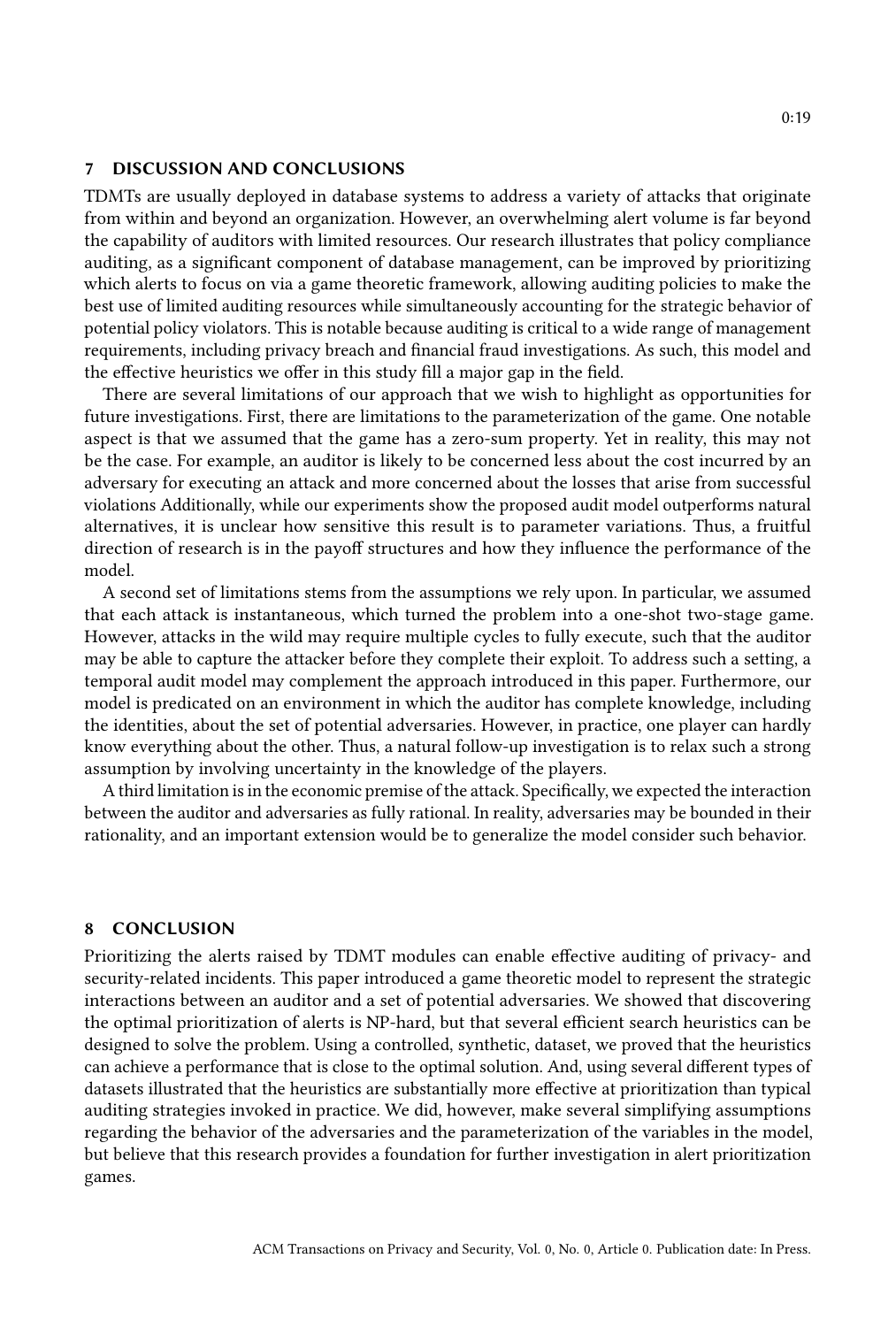# 9 ACKNOWLEDGEMENT

This work was supported, in part by grant R01LM10207 from the National Institutes of Health, grants CNS-1526014, CNS-1640624, IIS-1649972 and IIS-1526860 from the National Science Foundation, grant N00014-15-1-2621 from the Office of Naval Research and grant W911NF-16-1-0069 from the Army Research Office.

# REFERENCES

- <span id="page-19-0"></span>[1] Lillian Ablon, Martin C. Libicki, and Andrea A. Golay. 2014. Markets for cybercrime tools and stolen data: hackers' bazaar.
- <span id="page-19-1"></span>[2] Rakesh Agrawal and Chris Johnson. 2007. Securing electronic health records without impeding the flow of information. International Journal of Medical Informatics 76, 5-6 (2007), 471–479.
- <span id="page-19-15"></span>[3] Khalid Alsubhi, Issam Aib, and Raouf Boutaba. 2012. FuzMet: A fuzzy-logic based alert prioritization engine for intrusion detection systems. International Journal of Network Management 22, 4 (2012), 263–284.
- <span id="page-19-17"></span>[4] Bo An, Fernando Ordóñez, Milind Tambe, Eric Shieh, Rong Yang, Craig Baldwin, Joseph DiRenzo III, Kathryn Moretti, Ben Maule, and Garrett Meyer. 2013. A deployed quantal response-based patrol planning system for the US Coast Guard. Interfaces 43, 5 (2013), 400–420.
- <span id="page-19-2"></span>[5] Ron Ben-Natan. 2008. System and methods for nonintrusive database security. (Oct. 14 2008). US Patent 7,437,362.
- <span id="page-19-10"></span>[6] Siddhartha Bhattacharyya, Sanjeev Jha, Kurian Tharakunnel, and J Christopher Westland. 2011. Data mining for credit card fraud: A comparative study. Decision Support Systems 50, 3 (2011), 602–613.
- <span id="page-19-19"></span>[7] Jeremiah Blocki, Nicolas Christin, Anupam Datta, Ariel Procaccia, and Arunesh Sinha. 2014. Audit games with multiple defender resources. arXiv preprint arXiv:1409.4503 (2014).
- <span id="page-19-20"></span>[8] Jeremiah Blocki, Nicolas Christin, Anupam Datta, Ariel D Procaccia, and Arunesh Sinha. 2013. Audit games. arXiv preprint arXiv:1303.0356 (2013).
- <span id="page-19-4"></span>[9] Aziz A Boxwala, Jihoon Kim, Janice M Grillo, and Lucila Ohno-Machado. 2011. Using statistical and machine learning to help institutions detect suspicious access to electronic health records. Journal of the American Medical Informatics Association 18, 4 (2011), 498–505.
- <span id="page-19-13"></span>[10] R Brause, T Langsdorf, and Michael Hepp. 1999. Neural data mining for credit card fraud detection. In Proceedings of the International Conference on Tools with Artificial Intelligence. 103–106.
- <span id="page-19-16"></span>[11] Matthew Brown, Arunesh Sinha, Aaron Schlenker, and Milind Tambe. 2016. One size does not fit all: A game-theoretic approach for dynamically and effectively screening for threats. In Proceedings of the AAAI Conference on Artificial Intelligence. 425–431.
- <span id="page-19-11"></span>[12] Philip K Chan, Wei Fan, Andreas L Prodromidis, and Salvatore J Stolfo. 1999. Distributed data mining in credit card fraud detection. IEEE Intelligent Systems and their Applications 14, 6 (1999), 67–74.
- <span id="page-19-12"></span>[13] Rong-Chang Chen, Tung-Shou Chen, and Chih-Chiang Lin. 2006. A new binary support vector system for increasing detection rate of credit card fraud. International Journal of Pattern Recognition and Artificial Intelligence 20, 02 (2006), 227–239.
- <span id="page-19-5"></span>[14] You Chen, Steve Nyemba, and Bradley Malin. 2012. Detecting anomalous insiders in collaborative information systems. IEEE Transactions on Dependable and Secure Computing 99 (2012), 1–1.
- <span id="page-19-6"></span>[15] You Chen, Steve Nyemba, Wen Zhang, Bradley Malin, HY Shahir, U Glässer, R Farahbod, P Jackson, H Wehn, K Glass, et al. 2012. Specializing network analysis to detect anomalous insider actions. Security Informatics 1, 1 (2012), 5.
- <span id="page-19-21"></span>[16] Vincent Conitzer. 2016. On Stackelberg mixed strategies. Synthese 193, 3 (2016), 689–703.
- <span id="page-19-3"></span>[17] William R Cook and Martin R Gannholm. 2004. Rule based database security system and method. (Nov. 16 2004). US Patent 6,820,082.
- <span id="page-19-14"></span>[18] Frédéric Cuppens and Alexandre Miege. 2002. Alert correlation in a cooperative intrusion detection framework. In Proceedings of the IEEE Symposium on Security and Privacy. 202–215.
- <span id="page-19-9"></span>[19] Linda Delamaire, HAH Abdou, and John Pointon. 2009. Credit card fraud and detection techniques: A review. Banks and Bank Systems 4, 2 (2009), 57–68.
- <span id="page-19-7"></span>[20] Daniel Fabbri and Kristen LeFevre. 2011. Explanation-based auditing. Proceedings of the VLDB Endowment 5, 1 (2011), 1–12.
- [21] Daniel Fabbri and Kristen LeFevre. 2013. Explaining accesses to electronic medical records using diagnosis information. Journal of the American Medical Informatics Association 20, 1 (2013), 52–60.
- <span id="page-19-8"></span>[22] Daniel Fabbri, Ravi Ramamurthy, and Raghav Kaushik. 2013. Select triggers for data auditing. In Proceedings of the IEEE International Conference on Data Engineering. 1141–1152.
- <span id="page-19-18"></span>[23] Fei Fang, Thanh H Nguyen, Rob Pickles, Wai Y Lam, Gopalasamy R Clements, Bo An, Amandeep Singh, Brian C Schwedock, Milind Tambe, and Andrew Lemieux. 2017. PAWS – a deployed game-theoretic application to combat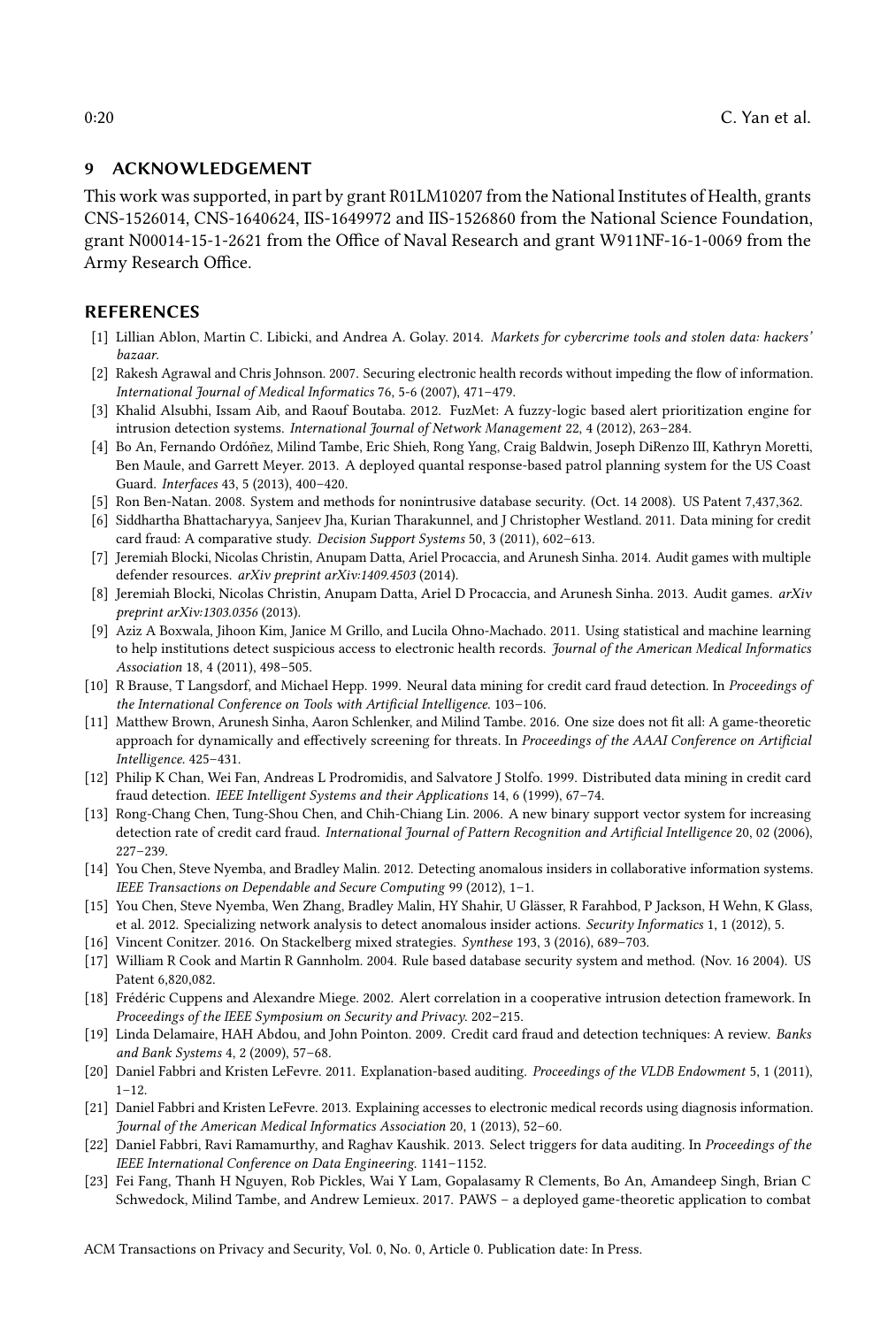poaching. AI Magazine 38, 1 (2017), 23–36.

- <span id="page-20-21"></span>[24] Rajesh Ganesan, Sushil Jajodia, Ankit Shah, and Hasan Cam. 2016. Dynamic Scheduling of cybersecurity analysts for minimizing risk using reinforcement learning. ACM Transactions on Intelligent Systems and Technology (TIST) 8, 1 (2016), 4.
- <span id="page-20-4"></span>[25] Carl Gunter, David Liebovitz, and Bradley Malin. 2011. Experience-based access management. IEEE Security and Privacy Magazine 9 (2011), 48–55.
- <span id="page-20-6"></span>[26] Ashish Kamra and Elisa Ber. 2009. Survey of machine learning methods for database security. Machine Learning in Cyber Trust (2009), 53–71.
- <span id="page-20-7"></span>[27] Ashish Kamra, Evimaria Terzi, and Elisa Bertino. 2008. Detecting anomalous access patterns in relational databases. the International Journal on Very Large Data Bases 17, 5 (2008), 1063–1077.
- <span id="page-20-18"></span>[28] Christopher Kiekintveld, Manish Jain, Jason Tsai, James Pita, Fernando Ordóñez, and Milind Tambe. 2009. Computing optimal randomized resource allocations for massive security games. In Proceedings of the International Conference on Autonomous Agents and Multiagent Systems. 689–696.
- <span id="page-20-23"></span>[29] Peter Kieseberg, Bernd Malle, Peter Frühwirt, Edgar Weippl, and Andreas Holzinger. 2016. A tamper-proof audit and control system for the doctor in the loop. Brain Informatics 3, 4 (2016), 269–279.
- <span id="page-20-3"></span>[30] Horacio D Kuna, Ramón García-Martinez, and Francisco R Villatoro. 2014. Outlier detection in audit logs for application systems. Information Systems 44 (2014), 22–33.
- <span id="page-20-20"></span>[31] Aron Laszka, Yevgeniy Vorobeychik, Daniel Fabbri, Chao Yan, and Bradley Malin. 2017. A Game-Theoretic approach for alert prioritization. In AAAI Workshop on Artificial Intelligence for Cyber Security.
- <span id="page-20-16"></span>[32] Federico Maggi, Matteo Matteucci, and Stefano Zanero. 2009. Reducing false positives in anomaly detectors through fuzzy alert aggregation. Information Fusion 10, 4 (2009), 300–311.
- <span id="page-20-8"></span>[33] Sunu Mathew, Michalis Petropoulos, Hung Q Ngo, and Shambhu J Upadhyaya. 2010. A data-Centric approach to insider attack detection in database systems. In Proceedings of the International Symposium on Research in Attacks, Intrusions and Defenses. 382–401.
- <span id="page-20-0"></span>[34] Andrew McAfee and Erik Brynjolfsson. 2012. Big data: The management revolution. Harvard Business Review Oct (2012), 3–9.
- <span id="page-20-10"></span>[35] EWT Ngai, Yong Hu, YH Wong, Yijun Chen, and Xin Sun. 2011. The application of data mining techniques in financial fraud detection: a classification framework and an academic review of literature. Decision Support Systems 50, 3 (2011), 559–569.
- <span id="page-20-17"></span>[36] Humphrey Waita Njogu and Luo Jiawei. 2010. Using alert cluster to reduce IDS alerts. In Proceedings of the International Conference on Computer Science and Information Technology, Vol. 5. 467–471.
- <span id="page-20-1"></span>[37] Sara Ashley O'Brien. 2017. Giant Equifax data breach: 143 million people could be affected. [http://money.cnn.com/](http://money.cnn.com/2017/09/07/technology/business/equifax-data-breach/index.html) [2017/09/07/technology/business/equifax-data-breach/index.html.](http://money.cnn.com/2017/09/07/technology/business/equifax-data-breach/index.html) (2017).
- <span id="page-20-5"></span>[38] Lillian Rostad and Ole Edsberg. 2006. A study of access control requirements for healthcare systems based on audit trails from access logs. In Proceedings of the Annual Computer Security Applications Conference. 175–186.
- <span id="page-20-9"></span>[39] Sriram Samu, Namit Jain, and Wei Wang. 2002. Database system event triggers. (June 11 2002). US Patent 6,405,212.
- <span id="page-20-22"></span>[40] Aaron Schlenker, Milind Tambe, Christopher Kiekintveld, Haifeng Xu, Mina Guirguis, Arunesh Sinha, Solomon Sonya, Noah Dunstatter, and Darryl Balderas. 2017. Don't bury your head in warnings: A game-theoretic approach for intelligent allocation of cyber-security alerts. In Proceedings of the International Joint Conference on Artificial Intelligence.
- <span id="page-20-11"></span>[41] Abhinav Srivastava, Amlan Kundu, Shamik Sural, and Arun Majumdar. 2008. Credit card fraud detection using hidden Markov model. IEEE Transactions on Dependable and Secure Computing 5, 1 (2008), 37–48.
- <span id="page-20-12"></span>[42] Michael Sternberg and Robert G. Reynolds. 1997. Using cultural algorithms to support re-engineering of rule-based expert systems in dynamic performance environments: a case study in fraud detection. IEEE Transactions on Evolutionary Computation 1, 4 (1997), 225–243.
- <span id="page-20-13"></span>[43] Mubeena Syeda, Yan-Qing Zhang, and Yi Pan. 2002. Parallel granular neural networks for fast credit card fraud detection. In Proceedings of the IEEE International Conference on Fuzzy Systems. 572–577.
- <span id="page-20-2"></span>[44] Chee-Wooi Ten, Govindarasu Manimaran, and Chen-Ching Liu. 2010. Cybersecurity for Critical Infrastructures: Attack and Defense Modeling. IEEE Transactions on Systems, Man, and Cybernetics - Part A: Systems and Humans 40, 4 (2010), 853–865.
- <span id="page-20-19"></span>[45] Liang Tong, Sixie Yu, Scott Alfeld, and Yevgeniy Vorobeychik. 2018. Adversarial Regression with Multiple Learners. In Proceedings of the 35th International Conference on Machine Learning. 4946–4954.
- <span id="page-20-15"></span>[46] Shisong Xiao, Yugang Zhang, Xuejiao Liu, and Jingju Gao. 2008. Alert fusion based on cluster and correlation analysis. In Proceedings of the International Conference on Convergence and Hybrid Information Technology. 163–168.
- <span id="page-20-14"></span>[47] I-Cheng Yeh and Che-hui Lien. 2009. The comparisons of data mining techniques for the predictive accuracy of probability of default of credit card clients. Expert Systems with Applications 36, 2 (2009), 2473–2480.